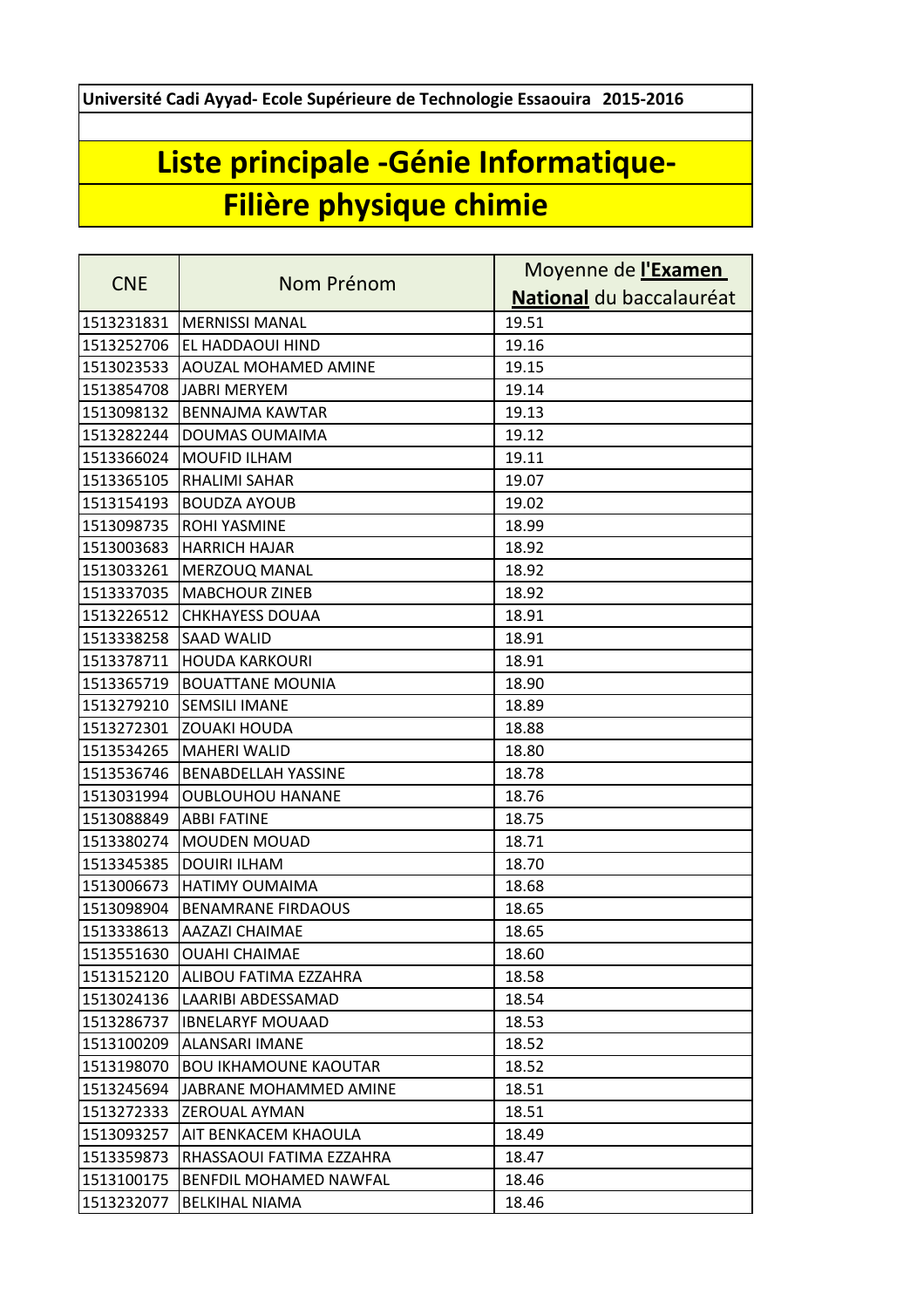| 1513000734 ELBAZ SARA |                            | 18.45 |
|-----------------------|----------------------------|-------|
| 1513083283            | <b>MCHENNEC MOUNIR</b>     | 18.45 |
| 1513334073            | <b>EL GHOR IKRAME</b>      | 18.45 |
| 1513098752            | <b>BOUQOUROU HAFSA</b>     | 18.43 |
| 1513099369            | LYACOUBI ANAS              | 18.42 |
| 1513111604            | SOUFFER IMANE              | 18.42 |
| 1513250577            | <b>CHAFRI ANAS</b>         | 18.41 |
| 1513340812            | <b>SABER DOUNIA</b>        | 18.41 |
| 1513553198            | <b>BENAYADA ZAKARIA</b>    | 18.41 |
| 1513007377            | <b>ABOUTALIB FATIMA</b>    | 18.39 |
| 1513007374            | <b>GAHI AISSAM</b>         | 18.38 |
| 1513100920            | AIT BOUTARGANTE HOUSSAM    | 18.37 |
| 1513108904            | <b>BAALI LAMYA</b>         | 18.37 |
| 1513152293            | <b>FAHDE SALSABIL</b>      | 18.37 |
| 1513351951            | <b>HAYAT IBTIHAL</b>       | 18.37 |
| 1513763210            | LAGRAINI WISSAL            | 18.37 |
| 1513006286            | EL BOUSSAKI HODA           | 18.36 |
| 1513094694            | <b>KHARBIBI AMINE</b>      | 18.36 |
| 1513158996            | EL BASSITE AYOUB           | 18.36 |
| 1513337030            | <b>GALLOUL AMINA</b>       | 18.36 |
| 1513520660            | EL FADL SALSABIL ACHARIFA  | 18.36 |
| 1513016348            | MIRROUCH FATIMA            | 18.35 |
| 1513017349            | <b>ELKHADER SARA</b>       | 18.34 |
| 1513390080            | <b>IZMOUSSE YOUNESS</b>    | 18.34 |
| 1513552355            | EL BARNAKI MOUNIA          | 18.32 |
| 1513946513            | TIJARI HICHAM              | 18.30 |
| 1412017751            | <b>OUATOUCH RACHID</b>     | 18.28 |
| 1513035989            | <b>BOUHIA MUSTAPHA</b>     | 18.28 |
| 1513109828            | EL OUFIR HAMZA             | 18.28 |
| 1513068108            | YOUNSI MARIAME             | 18.27 |
| 1513279175            | <b>SETTA LAMI</b>          | 18.27 |
| 1513346336            | <b>MAZOUZY FATIMA</b>      | 18.27 |
| 1513152189            | <b>ESSAKET OUISSAL</b>     | 18.26 |
| 1412003265            | <b>ISKIZZI SOUKAINA</b>    | 18.25 |
| 1513375394            | <b>AIT GAGHOU SOUKAINA</b> | 18.25 |
| 1513000742            | <b>ALKORR MARIAM</b>       | 18.24 |
| 1513088418            | <b>HAIKAL BASMA</b>        | 18.24 |
| 1513100050            | ABOU EL AIBADA OUMAYMA     | 18.24 |
| 1513272331            | RAJAB BACHA ABDELAZIZ      | 18.24 |
| 1513288601            | NASSER SAMIA HANAA         | 18.24 |
| 1513550035            | EL MAHRI MERYAM            | 18.23 |
| 1412030554            | <b>FARGOUCH SOUKAINA</b>   | 18.21 |
| 1412098632            | AMINA BENDRIOUICH          | 18.20 |
| 1513198033            | <b>ABACLI KAOUTAR</b>      | 18.20 |
| 1513336998            | BOUZYANI OUMAIMA           | 18.20 |
| 1513006898            | ELLACHGAR FATIMA           | 18.17 |
| 1513035651            | LAFROUGUI MATAR            | 18.16 |
| 1513685707            | <b>JALIL BOUGHALEB</b>     | 18.15 |
| 1513000945            | <b>ZACRI M BAREK</b>       | 18.13 |
| 1513077511            | <b>BOUIKHSAINE KENZA</b>   | 18.12 |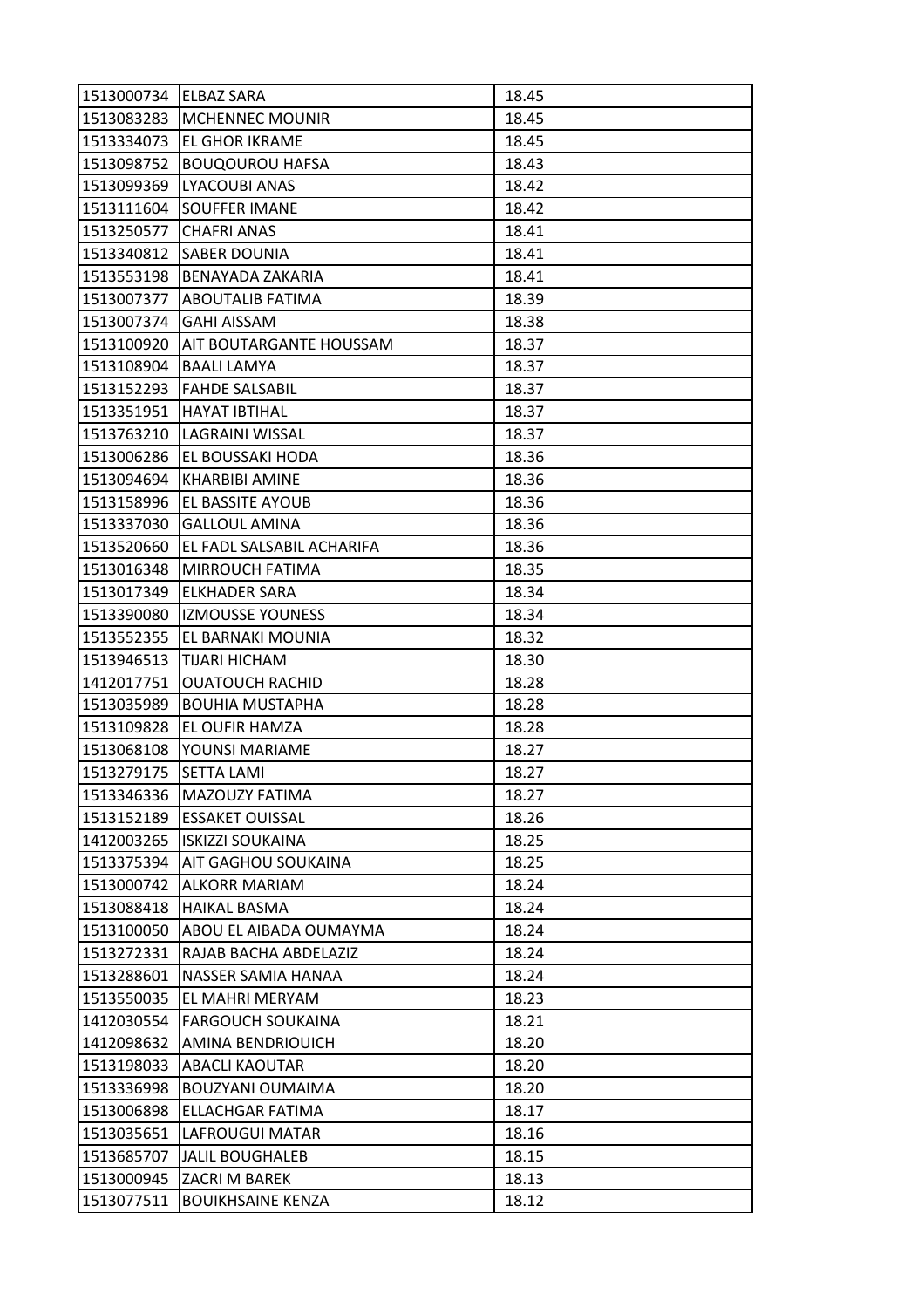| 1513111650 | MESSAOUDI NOUR ELHOUDA      | 18.12 |
|------------|-----------------------------|-------|
| 1513169628 | NOUZHI KHADIJA              | 18.12 |
| 1513875233 | MOUSSAOUI HAJAR             | 18.12 |
| 1412237164 | <b>TAHA ELASSALI</b>        | 18.11 |
| 1513040886 | ELAASSAIRI LAHCEN           | 18.11 |
| 1513041352 | ECHIBANI HOUDA              | 18.11 |
| 1513231857 | <b>TALIB ZAYNAB</b>         | 18.11 |
| 1513271267 | <b>HARRIZI OUMAIMA</b>      | 18.11 |
| 1513280661 | EL HADDIOUI EL MEHDI        | 18.11 |
| 1513000489 | SABBAR HIBA                 | 18.10 |
| 1513089101 | ELAMRAZI NADIA              | 18.09 |
| 1513098888 | DELMAKI ADNANE              | 18.08 |
| 1513032843 | TKARKIB FATIMA              | 18.07 |
| 1513014349 | SARKADI JIHAD               | 18.05 |
| 1513281718 | EL MOUDEN ISMAIL            | 18.05 |
| 1513006454 | <b>OUBRAIM FADOUA</b>       | 18.04 |
| 1513152623 | AHANSAL MARWA               | 18.04 |
| 1513000651 | <b>BOUKBIR HASSAN</b>       | 18.02 |
| 1513040907 | EL MAJID OUSSAMA            | 18.02 |
| 1513048871 | NADIR IBTISAM               | 18.02 |
| 1513226532 | ES SAKALI NIIMA             | 18.02 |
| 1513338738 | ERRAHI SALMA                | 18.02 |
| 1513092615 | <b>AKHMIS AMINA</b>         | 17.99 |
| 1513281824 | AMJAHDI SARA                | 17.99 |
| 1513694753 | <b>BELLAK ZINEB</b>         | 17.99 |
| 1513111644 | <b>BELKAID ZINEB</b>        | 17.98 |
| 1513956544 | AMRAOUI ZAKARIA             | 17.98 |
| 1412064624 | <b>OUMAIMA LARDI</b>        | 17.97 |
| 1513032819 | <b>ANFIGUE RIDA</b>         | 17.97 |
| 1513196830 | RAUCHDI MEHDI               | 17.97 |
| 1513333348 | <b>MOHTAJE KHAIR EDDINE</b> | 17.97 |
| 1513338861 | <b>THAILI MERYEM</b>        | 17.97 |
| 1513697225 | EL MERSS ABDELKRIM          | 17.97 |
| 1513080093 | <b>ABIDAR SAID</b>          | 17.96 |
| 1513228721 | EL HADAR IMANE              | 17.96 |
| 1513245675 | TALEB EL HOUDA HAFSA        | 17.96 |
| 1513345394 | SAJID LINA                  | 17.96 |
| 1513099130 | <b>NASSIH SALMA</b>         | 17.95 |
| 1513389974 | LAMSIFER ZAKARIA            | 17.95 |
| 1513231546 | <b>SADIK YOUSRA</b>         | 17.93 |
| 1513281106 | MOUQUADDIM HOURIA           | 17.93 |
| 1513605594 | <b>HASSINA YOUNES</b>       | 17.93 |
| 1411030341 | KASIMI LAILA                | 17.92 |
| 1513551420 | <b>BELLACHHEB ANASS</b>     | 17.91 |
| 1513003386 | <b>NADI KHADIJA</b>         | 17.90 |
| 1513005224 | EL HILALI SOUAD             | 17.90 |
| 1513006995 | <b>BENSALAH IMANE</b>       | 17.90 |
| 1513028145 | <b>BAHMAD EZZAHRA</b>       | 17.90 |
| 1513034579 | <b>AZAKAF KHADIJA</b>       | 17.90 |
| 1513080668 | ELFAROUDI LOUBNA            | 17.90 |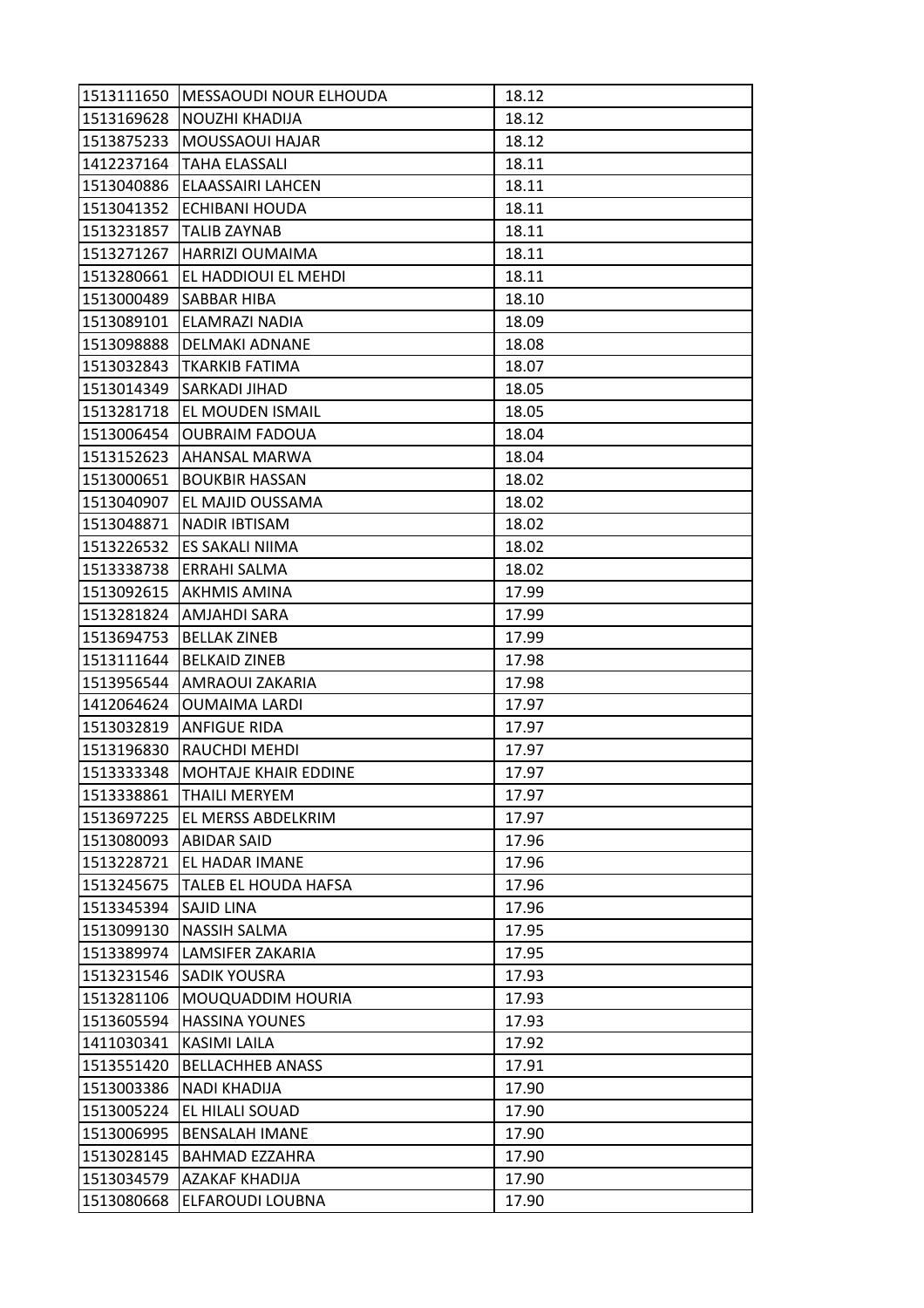|            | 1513226546   LARHRABLI ABDELHAKIM | 17.90 |
|------------|-----------------------------------|-------|
|            | 1513944887 AIT HAMMOU HAMZA       | 17.90 |
| 1412764739 | <b>BOUZID EL HOUSSINE</b>         | 17.89 |
|            | 1513002732 JJARDINI AZZA          | 17.89 |
| 1513365753 | <b>KOSSABY INCHIRAH</b>           | 17.89 |
| 1513245858 | <b>ID SALAH AYMANE</b>            | 17.88 |
| 1513009698 | RACHIDI OUSSAMA                   | 17.86 |
| 1513100111 | <b>MEGHRAOUI MOHAMED</b>          | 17.86 |
|            | 1513272314   MEKKAOUI WISSAL      | 17.86 |
| 1513282110 | EL FELLAH WISSAL                  | 17.86 |
|            | 1513345365 ASMAR MAROUANE         | 17.86 |
| 1513001839 | EL HARRADI HAJAR                  | 17.85 |
| 1513700063 | ABJIOU SIHAM                      | 17.85 |
| 1513028121 | <b>BAHIDA HIBA</b>                | 17.84 |
| 1513094768 | AIT TALEB ASMA                    | 17.84 |
|            | 1513283442  TOUCHANI IMANE        | 17.84 |
| 1513199515 | BENHAMMOU FATIMA EZZAHRA NOUHI    | 17.83 |
| 1412051621 | SALIH KARIMA                      | 17.82 |
| 1513108900 | <b>AIT TILAT SAHAR</b>            | 17.82 |
| 1513152236 | <b>OUHAMI SABRINE</b>             | 17.82 |
| 1513338933 | ABOUELKARAM MOHAMMED AMINE        | 17.82 |
| 1513356029 | AALLAM MAJDA                      | 17.82 |
| 1513000622 | <b>BIRAMANE KHAOULA</b>           | 17.79 |
| 1513029776 | <b>BELGHARD NAIMA</b>             | 17.79 |
| 1513083165 | <b>ABOUSSAID NOUHAILA</b>         | 17.79 |
| 1513100537 | <b>ELMOUMNI AYOUB</b>             | 17.79 |
| 1513532254 | ESSAOUDI OUMAIMA                  | 17.79 |
| 1513013817 | AMLAL YASSMINE                    | 17.78 |
| 1513088987 | <b>ZAMAME ANAS</b>                | 17.78 |
| 1513152023 | AIT YAHIA MARYAM                  | 17.78 |
| 1513231799 | EL KADIRI SALMA                   | 17.78 |
| 1513233873 | <b>TISSIR ABDELHAK</b>            | 17.78 |
| 1513319481 | EL BARMAKI MANAL                  | 17.78 |
| 1513322062 | YASSINE IMANE                     | 17.78 |
| 1513345280 | <b>BENALLAL EL MEHDI</b>          | 17.78 |
| 1512286666 | <b>SABKI OTHMANE</b>              | 17.77 |
| 1513088993 | MISELY OUSSAMA                    | 17.77 |
| 1513091490 | <b>ZAKHA SARA</b>                 | 17.77 |
| 1513089148 | AIT ELQADI BOUCHRA                | 17.76 |
| 1513250195 | <b>ELFAROUQY IMANE</b>            | 17.76 |
| 1513321122 | <b>SALOUH MALAK</b>               | 17.76 |
| 1513104579 | MOULATI HIND                      | 17.75 |
| 1513352037 | <b>BENNANI ALI</b>                | 17.75 |
| 1513379143 | SELMANI INTISSAR                  | 17.75 |
| 1513535827 | AMAL ZAKARIA                      | 17.75 |
| 1513050076 | <b>BOULHILATE ZAKARIA</b>         | 17.74 |
| 1513322064 | YASSINE KAWTAR                    | 17.74 |
| 1513686407 | M CHICHOU NADA                    | 17.74 |
| 1513293159 | EL BOUCHIKHY ZINEB                | 17.72 |
| 1513374974 | EL BOUZIDI ASMAE                  | 17.72 |
|            |                                   |       |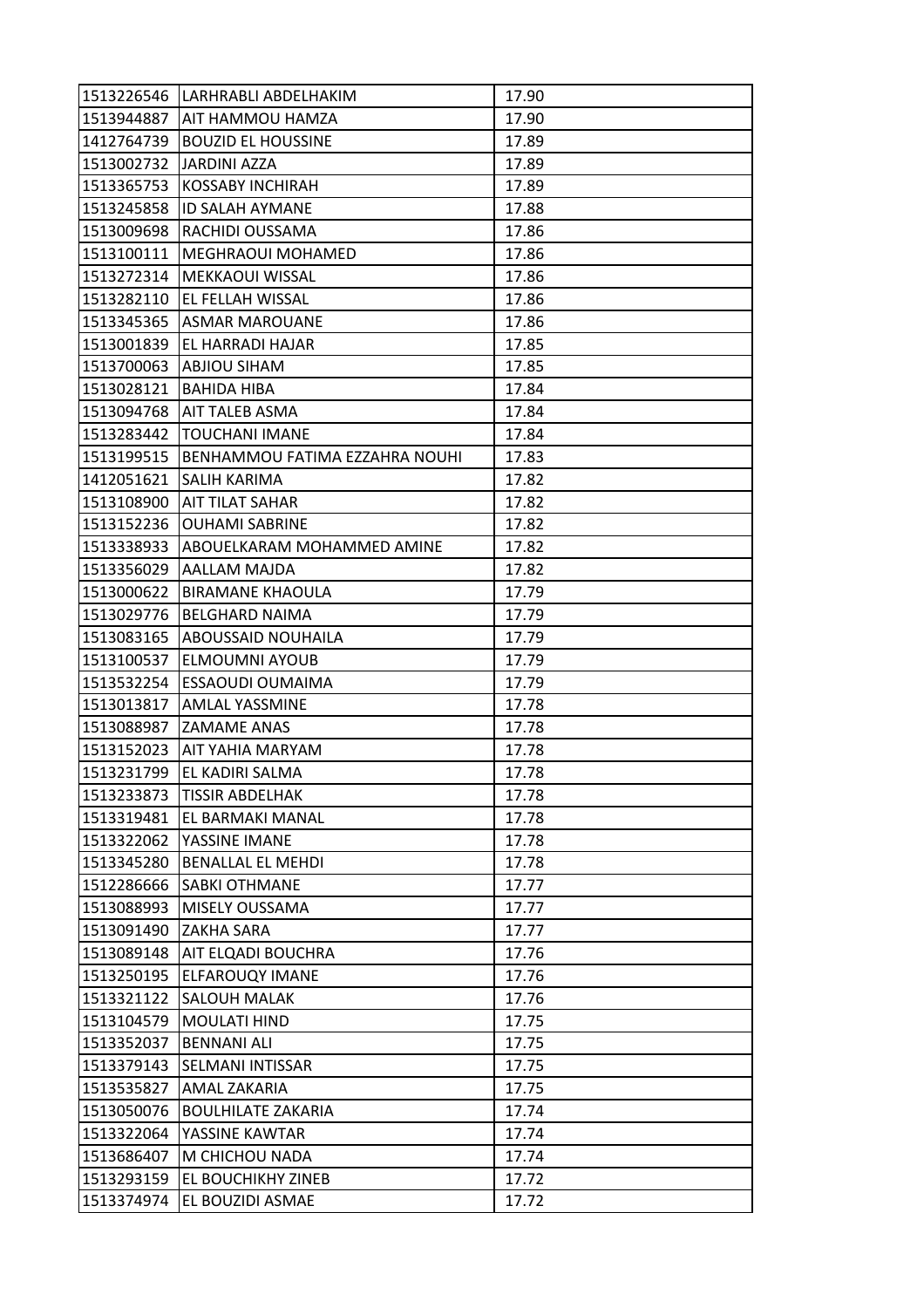| 1513033566 | MACHAALLAH MARIAM             | 17.71 |
|------------|-------------------------------|-------|
|            | 1513157265 ENNABBACH OMAR     | 17.71 |
| 1513276570 | <b>FOUNOUNE DALILA</b>        | 17.71 |
| 1513380434 | RHAFLI SAFAA                  | 17.71 |
| 1513152134 | EL BANAOUI HANAA              | 17.70 |
|            | 1513281721  AIT EL ARBI FOUAD | 17.68 |
|            | 1513319240 ERRAJI JAAFAR      | 17.68 |
| 1513055767 | ZIANE ABDERRAHIM              | 17.67 |
| 1513241633 | BENKHARCHACHE IMANE           | 17.66 |
| 1513088479 | CHAHBALANI SOUMIA             | 17.65 |
| 1513102146 | ALOUAN OUSSAMA                | 17.65 |
| 1513199546 | <b>LAHKIM AYOUB</b>           | 17.65 |
| 1513338894 | SOUILHI CHAIMAE               | 17.65 |
| 1513356719 | <b>SOUFI ASMAE</b>            | 17.65 |
| 1513099140 | <b>EL BOUHALI ANASSE</b>      | 17.64 |
|            | 1513152360 CHEGRAOUI IMANE    | 17.64 |
| 1513077202 | <b>RANIB NEHAD</b>            | 17.63 |
| 1512004735 | HARIRI ASMA                   | 17.62 |
|            | 1513007367 AIT HAJI RIHAB     | 17.62 |
| 1513050893 | EDDAOUDI SAMAH                | 17.62 |
| 1513074496 | MOUTAOUAKIL SALAH ED DINE     | 17.62 |
| 1513152605 | <b>TATAOUI FOUZIA</b>         | 17.62 |
| 1513552390 | EL AROUSSI BALSAM             | 17.62 |
| 1513777400 | <b>BOUGAMZA IMANE</b>         | 17.62 |
| 1412151214 | EL HASSNAOUI OUMAYMA          | 17.61 |
|            | 1513014998  INEKIDENE ANAS    | 17.61 |
| 1513032792 | MEGHRAOUI KHADIJA             | 17.61 |
| 1513157228 | <b>ARHAZAF YASSINE</b>        | 17.61 |
| 1513804144 | <b>BOUANANI BOUTAYNA</b>      | 17.61 |
| 1513033688 | EL AMERY ZAHRA                | 17.60 |
| 1513534296 | <b>AGUINANE JIHANE</b>        | 17.60 |
| 1513803357 | <b>ELKOUR SAFAE</b>           | 17.60 |
| 1512280290 | EL GOURIANI AYOUB             | 17.59 |
| 1513084316 | <b>JOUID MOUAD</b>            | 17.59 |
| 1513098894 | <b>GOUJDAMI NADA</b>          | 17.59 |
| 1513173959 | MERSLMIZ SAMI                 | 17.59 |
| 1513245706 | SIDKI SALMA                   | 17.59 |
| 1513282303 | ROSSAFI IMANE                 | 17.59 |
| 1513375427 | AZARAF ASMAA                  | 17.59 |
| 1513861991 | ARAJ AYMANE                   | 17.59 |
| 1513001817 | EDDAOUALLINE REDOUANE         | 17.58 |
| 1513023056 | AIT WIHI ABD ERRAHMANE        | 17.58 |
| 1513006535 | <b>ZEKHNINI AYOUB</b>         | 17.57 |
| 1513048817 | LAGHZAL HAYAT                 | 17.57 |
| 1513088466 | <b>NACHOUANE SARA</b>         | 17.57 |
| 1513101391 | MACHROU FATIMA EZZAHRAA       | 17.57 |
| 1513350942 | <b>MOUSSAIF ZOUHAIR</b>       | 17.57 |
| 1513752412 | <b>OUALI ALAMI CHAIMAE</b>    | 17.57 |
| 1513081072 | <b>TOUHAFI KHALILA</b>        | 17.55 |
| 1513152227 | <b>BENHESSOU ADENE</b>        | 17.55 |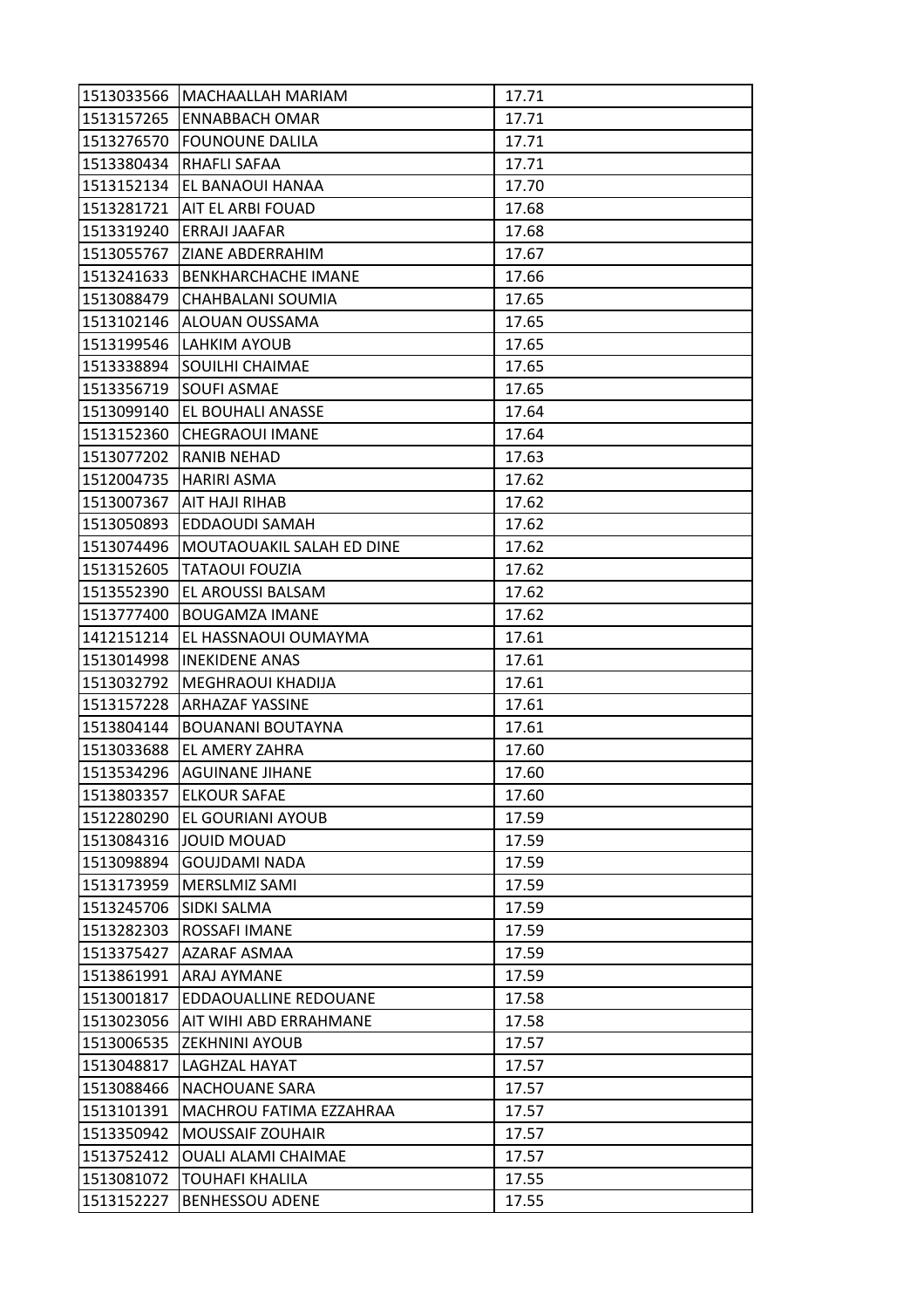| 1513245266 | <b>BOUAHLIH KAOUTAR</b>   | 17.55 |
|------------|---------------------------|-------|
| 1513552601 | <b>CHAKOURI IMANE</b>     | 17.55 |
| 1513006680 | <b>ABERANE ADNANE</b>     | 17.54 |
| 1513318374 | ELHATIRI KHALID           | 17.54 |
| 1513344722 | <b>BAKR IMAD</b>          | 17.54 |
| 1513364230 | <b>FADILI DOUNIA</b>      | 17.54 |
| 1513526095 | <b>ASSAB AYOUB</b>        | 17.54 |
| 1412025447 | AIT LHADJ ASMAE           | 17.53 |
| 1412034188 | <b>ELHANSALI MAJDA</b>    | 17.53 |
| 1512076400 | <b>ID EL MOURID ASMA</b>  | 17.53 |
| 1513000876 | <b>HAFIDI AMINE</b>       | 17.53 |
| 1513018336 | <b>CHAKRI SOUKAYNA</b>    | 17.53 |
| 1513041481 | <b>CHRIF MOHAMED</b>      | 17.53 |
| 1513346537 | EDDOHA IMANE              | 17.53 |
| 1513900213 | <b>IHOUME IMANE</b>       | 17.53 |
| 1513160439 | <b>FARHI JALAL</b>        | 17.52 |
| 1513282054 | <b>FIKRI IMANE</b>        | 17.52 |
| 1513346579 | <b>HEZZATE NAWAL</b>      | 17.52 |
| 1412016913 | <b>AGHARGHAR ZAKARIYA</b> | 17.51 |
| 1513068623 | <b>IMAI OMAR</b>          | 17.50 |
| 1513093162 | <b>ATANANE HAYAT</b>      | 17.50 |
| 1513100195 | RACHIK OUMAIMA            | 17.50 |
| 1513363970 | NADDAMI MERYEM            | 17.50 |
| 1513006341 | AHRA ELMEHDI              | 17.49 |
| 1513014294 | <b>BOULAID BRAHIM</b>     | 17.49 |
| 1513031962 | <b>BOUZROUD HAFSSA</b>    | 17.49 |
| 1513068123 | TRACHI ZAKARIA            | 17.49 |
| 1513152093 | <b>BA RAZZOUK NORA</b>    | 17.49 |
| 1513231610 | MASBAH OUMAIMA            | 17.49 |
| 1513290928 | <b>BAJJOU LOUBNA</b>      | 17.49 |
| 1513543624 | <b>MOHIB KHADIJA</b>      | 17.49 |
| 1512030456 | AIT ABDELALI NASSMA       | 17.48 |
| 1513111125 | <b>KARIMI ACHRAF</b>      | 17.48 |
| 1513111653 | EL OMARI OUMAYMA          | 17.48 |
| 1513549272 | <b>MOUSSAIF MARIEM</b>    | 17.48 |
| 1412035455 | CHABBOUBA IKRAM           | 17.47 |
| 1512004619 | RIFAAT JALAL              | 17.47 |
| 1513024699 | MGHIMIMA NAJOUA           | 17.47 |
| 1513007014 | <b>TALEB ILIAS</b>        | 17.46 |
| 1513111655 | KHANAOUCHI FADWA          | 17.46 |
| 1513238061 | <b>BOUCANNA SOUHAIL</b>   | 17.46 |
| 1513378660 | AITLHAJ MHAND ROKAYA      | 17.46 |
| 1513551461 | <b>HARMA REDA</b>         | 17.46 |
| 1412008012 | <b>MEROUANE JIHANE</b>    | 17.45 |
| 1513098915 | <b>JALAL HIBA</b>         | 17.45 |
| 1513199523 | KOURIMA YOUSSEF           | 17.45 |
| 1513354836 | NISSABOURI SOUAD          | 17.45 |
| 1513544682 | ESSEMLALI OUSSAMA         | 17.45 |
| 1513080656 | <b>BEN NJAKHOUKH AYA</b>  | 17.43 |
| 1513281789 | <b>IMANI LOUBNA</b>       | 17.43 |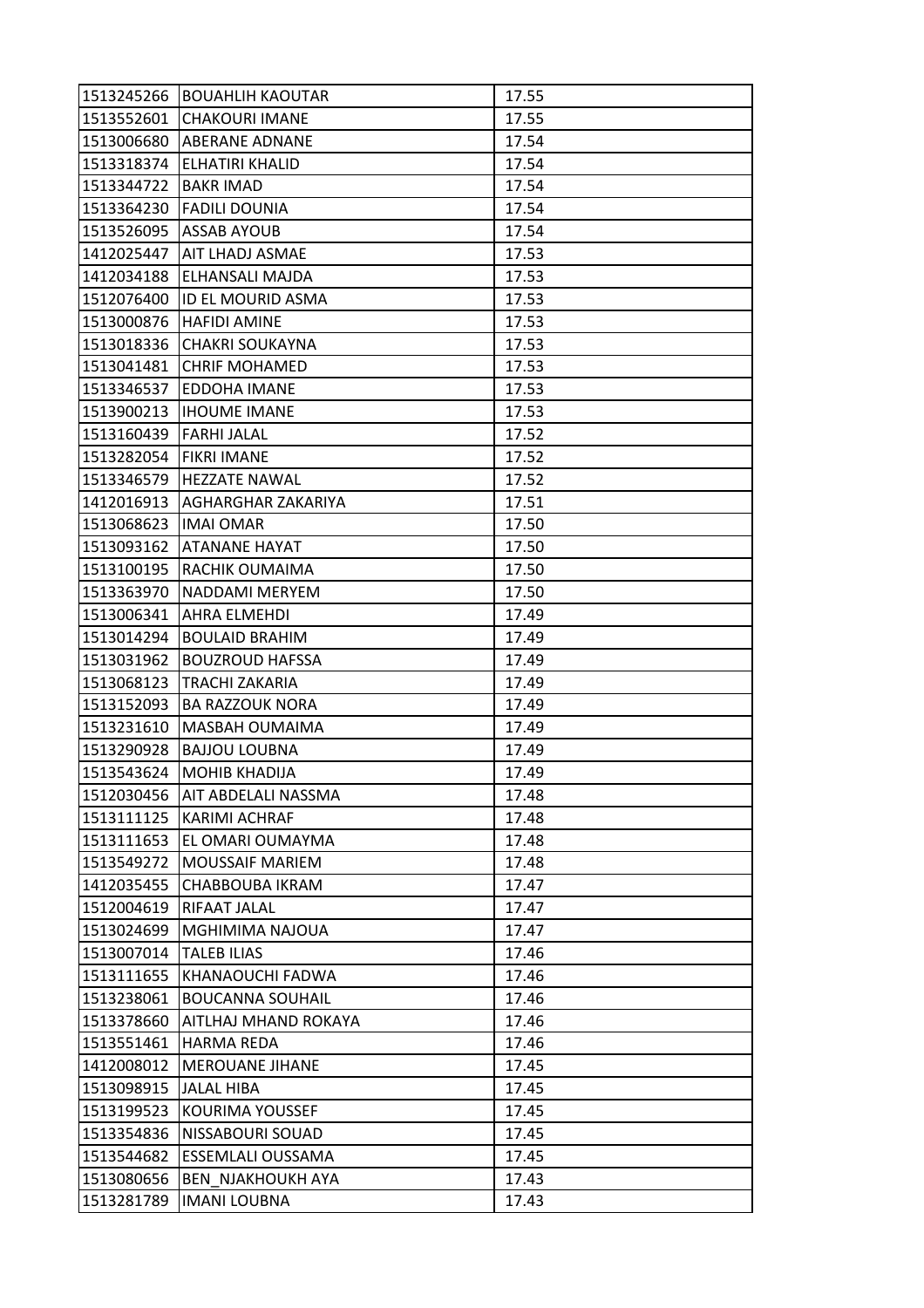|            | 1513350612 TALHA OUMAIMA      | 17.43 |
|------------|-------------------------------|-------|
|            | 1412076679   MERIEM EL HARGHI | 17.42 |
| 1513006701 | LAANAIT SAFA                  | 17.42 |
| 1513100440 | LAMHAMDI HAJAR                | 17.42 |
| 1513199510 | <b>MANSOURI MONA</b>          | 17.42 |
| 1513282052 | <b>TAOUSSI SARA</b>           | 17.42 |
| 1513288333 | <b>QAIDI NOHAILA</b>          | 17.42 |
| 1513520670 | LAHEMRE MOHAMMED              | 17.42 |
| 1513081521 | DARJAOUI FATIMA EZZAHRA       | 17.41 |
| 1513087634 | ERRAOUDI OUMAIMA              | 17.41 |
| 1513098196 | <b>NEQACH MOHAMED ELMEHDI</b> | 17.41 |
| 1513009432 | DAABOUB AISSAM                | 17.40 |
| 1513027223 | LAGHDAF OMAIMA                | 17.40 |
| 1412352964 | <b>LAKHDARI IMANE</b>         | 17.39 |
| 1513092538 | <b>BOUBAGURA YOUSSEF</b>      | 17.39 |
| 1513109831 | <b>SMILY HIND</b>             | 17.39 |
| 1513357164 | MACHHOUR ABDESSAMAD           | 17.39 |
| 1513014286 | <b>LACHGUER ABIR</b>          | 17.38 |
| 1513322954 | <b>EL KIHEL HAMZA</b>         | 17.38 |
| 1513379912 | <b>BENSLIMANE AYMANE</b>      | 17.38 |
| 1412389027 | JATTIOUA ELMUSTAPHA           | 17.37 |
| 1513016311 | DALHA SOUMAYA                 | 17.37 |
| 1513016442 | ACHAQ ABDERRAHIM              | 17.37 |
| 1513112495 | <b>ELGHARI YOUSRA</b>         | 17.37 |
| 1513332769 | MNINOU BALSAM                 | 17.37 |
|            | 1513343941   TAKTAK SABRINE   | 17.37 |
| 1513552321 | AL MOUTAWAKIL SALMA           | 17.37 |
| 1513381795 | <b>SAIF SOHAILA</b>           | 17.36 |
| 1412842975 | MAADANE FATIMA-ZOHRA          | 17.35 |
| 1513871095 | <b>ECHERADI MOHAMED</b>       | 17.35 |
| 1412081145 | ASMAE HADDAD                  | 17.34 |
| 1513007369 | <b>OUZINE SARA</b>            | 17.34 |
| 1513152402 | <b>BOUALAOUI IMANE</b>        | 17.34 |
| 1513156014 | <b>ZIDOUH YOUSSEF</b>         | 17.34 |
| 1513605814 | KACH KACH NAJOUA              | 17.34 |
| 1513250118 | ANNAB HAJAR                   | 17.33 |
| 1513849170 | YAMINI SANAE                  | 17.33 |
| 1513016349 | <b>HAMMOU MARYEM</b>          | 17.32 |
| 1513353817 | <b>HBAIZ SANAA</b>            | 17.32 |
| 1513605839 | <b>BOURASS NIZAR</b>          | 17.32 |
| 1513015994 | <b>OUBAHA BRAHIM</b>          | 17.30 |
| 1513285412 | <b>BOURAS ILHAM</b>           | 17.30 |
| 1513376291 | <b>CHAKIB IBTISSAM</b>        | 17.30 |
| 1513380556 | EL HADDANI ACHRAF             | 17.29 |
| 1412540021 | <b>ASMAA AIT YOUS</b>         | 17.28 |
| 1513021876 | <b>ZENNOU NOREDINE</b>        | 17.28 |
| 1513083250 | LAMRANI HASSNA                | 17.28 |
| 1513098620 | <b>AIT LAZIZ ANASSE</b>       | 17.28 |
| 1412036777 | ALLOUD OUMEMA                 | 17.27 |
| 1513100426 | AIT BOURRYAL HANANE           | 17.27 |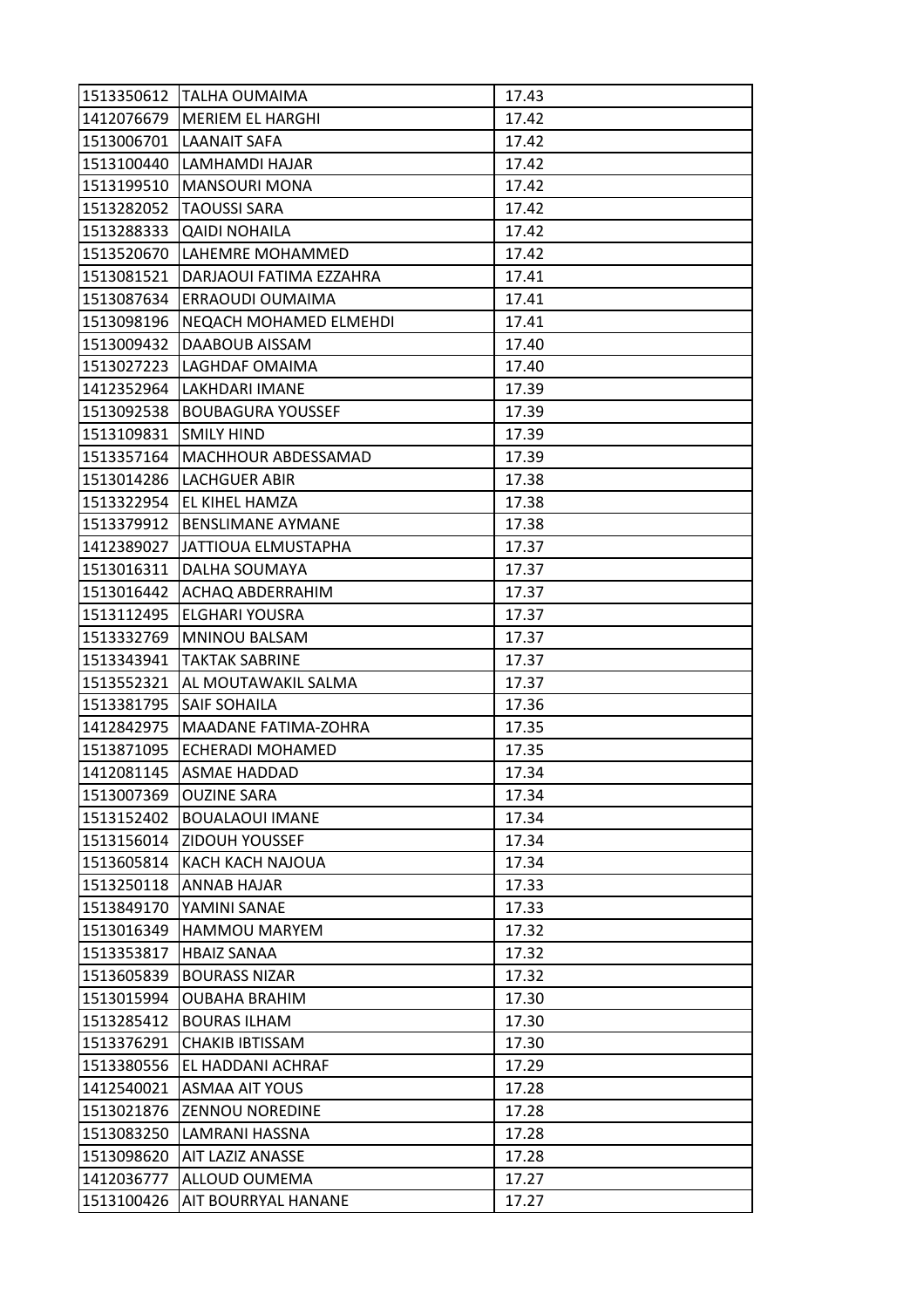|            | 1513376230 RAKIZI MOUNIR    | 17.26 |
|------------|-----------------------------|-------|
|            | 1513023946   AATAR MOHAMED  | 17.25 |
| 1513033171 | <b>TABAGHT IMANE</b>        | 17.25 |
| 1513114001 | EL AROUSY HAYATE            | 17.25 |
| 1513152213 | LABRAIMI MERIEM             | 17.25 |
| 1513365281 | <b>ABIDAR ADIL</b>          | 17.25 |
|            | 1412033034 ALYOUSSI SAADIA  | 17.24 |
| 1513083166 | <b>BELLAJI NOUHAILA</b>     | 17.24 |
| 1513099379 | <b>GHOUZRAF MERIEM</b>      | 17.24 |
| 1412356452 | <b>BENYAHYA YOUSSEF</b>     | 17.23 |
| 1513003182 | <b>MADFRI HAJAR</b>         | 17.23 |
| 1513012001 | <b>RIBAG FARAH</b>          | 17.23 |
| 1513539557 | EL GHRABLI OMAR             | 17.23 |
|            | 1412008034 AFFIF OMAIMA     | 17.22 |
| 1513040876 | <b>BAIHAT MARYEM</b>        | 17.22 |
| 1513077460 | ELACHBALI CHAIMA            | 17.22 |
| 1513940739 | <b>SAKAT MOURAD</b>         | 17.22 |
| 1513950684 | <b>HEFHAF OUMAIMA</b>       | 17.22 |
| 1513036941 | <b>BOUTZOUA MOHAMED</b>     | 17.21 |
| 1513055771 | ZAHRI ABDERRAHMANE          | 17.21 |
| 1513098660 | ELLABANE KENZA              | 17.21 |
| 1513099975 | <b>DRAIS NORA</b>           | 17.21 |
| 1513160546 | <b>AIT BLAL YOUNESS</b>     | 17.21 |
| 1513228235 | HAMOUCH FATIMA EZZAHRA      | 17.21 |
| 1513340365 | <b>CHAJARI ANASS</b>        | 17.21 |
| 1513345410 | OTMANI ZAKARIA              | 17.21 |
| 1513900182 | <b>BIGHOUAB HASNA</b>       | 17.21 |
| 1412005551 | <b>OUBENALI NAIMA</b>       | 17.20 |
| 1513032621 | SAKHI FATIMA ZAHRA          | 17.20 |
| 1513034827 | SAID MOHAMED                | 17.20 |
| 1513280041 | <b>TAKHIM ABDELJALIL</b>    | 17.20 |
| 1513352404 | SADIQUI AMINE               | 17.20 |
| 1412186568 | <b>NACIRY ACHRAF</b>        | 17.18 |
| 1513049706 | EL OUARRAK AYMAN            | 17.18 |
| 1513380110 | EL MANSOURI ANOUAR          | 17.18 |
| 1513100181 | <b>BERAOUD YASSINE</b>      | 17.17 |
| 1513109300 | <b>AZIZI SI MOHAMED</b>     | 17.17 |
| 1513245712 | LAHKIM AHMED AMINE          | 17.17 |
| 1513607265 | EL GHALI MOHAMED            | 17.16 |
| 1513930366 | SAID OUASSOU                | 17.15 |
| 1513040858 | <b>TEZNINE AYOUB</b>        | 17.14 |
| 1513098740 | <b>BARHDADI MERYEM</b>      | 17.14 |
| 1513100557 | <b>TAFACHNAOUI MERYEM</b>   | 17.14 |
| 1513174299 | <b>AGOUJIL WALID</b>        | 17.14 |
| 1513553002 | <b>OFQUIR ADIL</b>          | 17.14 |
| 1513758367 | <b>BOUMLIK YOUSSEF</b>      | 17.14 |
| 1513957090 | <b>TOUAB SAMIA</b>          | 17.14 |
| 1513100573 | EL KHALIFA KAOUTAR          | 17.13 |
| 1513158987 | ELKABBOURI ACHRAF           | 17.13 |
| 1412321262 | <b>IHSANE MOHAMED AMINE</b> | 17.12 |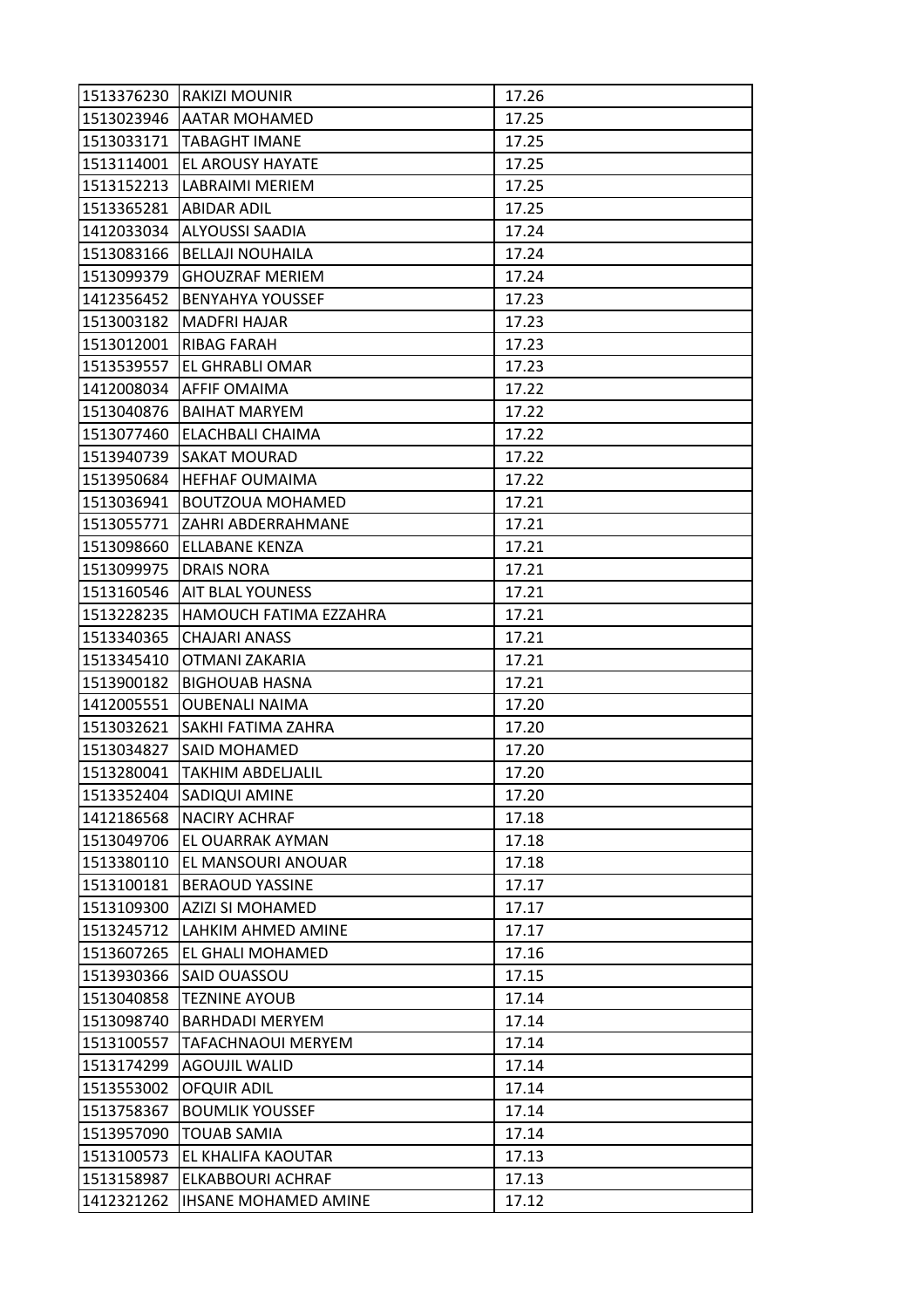| 1513011099 | <b>BEN DIF OUMAYMA</b>       | 17.12 |
|------------|------------------------------|-------|
| 1513227557 | <b>BOUHLAL NOUHAILA</b>      | 17.12 |
| 1513380505 | <b>KHODJI HIBA</b>           | 17.12 |
| 1513006246 | <b>ACHOUKHANE RIDA</b>       | 17.11 |
| 1513033728 | CHRAA SALMA                  | 17.11 |
| 1513067598 | LAHSAINI MARYAM              | 17.11 |
| 1513068688 | <b>SHAIT KHALID</b>          | 17.11 |
| 1513100179 | <b>BENSALAH OUSSAMA</b>      | 17.11 |
| 1513340879 | <b>ZAHIR HALIMA</b>          | 17.11 |
| 1513375887 | TASGA FATIMA ZAHRA           | 17.11 |
| 1412025845 | <b>HAIJOUB ABDELILAH</b>     | 17.10 |
| 1513019153 | EL BOUJBAOUI MOUNIB          | 17.10 |
| 1513032589 | <b>GHIYAT OUMAIMA</b>        | 17.10 |
| 1513033707 | AMGHAR ABDELKARIM            | 17.10 |
| 1513088434 | BEN EL HAOUARE FATIMA ZAHRAA | 17.10 |
| 1513098847 | EL AKHAOUANE KHAOULA         | 17.10 |
| 1513100807 | <b>MOURCHAID CHADI</b>       | 17.10 |
| 1513277506 | <b>FALOUHI SARA</b>          | 17.10 |
| 1513863984 | <b>TAIBI MIMOUN</b>          | 17.10 |
| 1412030552 | EL MEKH NOUHAILA             | 17.09 |
| 1513006986 | <b>TAGOULLA LAMYA</b>        | 17.09 |
| 1513030864 | ADDIOUI HASNAE               | 17.09 |
| 1513031486 | DAFALI MARIAM                | 17.09 |
| 1513035456 | <b>IBEN BAIDA HOUSSAM</b>    | 17.09 |
| 1513068243 | AIT LAFQIH MOHAMED AMINE     | 17.09 |
| 1513098875 | MAAROUF MOHAMED TAHA         | 17.09 |
| 1513231972 | RAKKAA REDA                  | 17.09 |
| 1513340404 | <b>HAMER TAHAR</b>           | 17.09 |
| 1513856782 | <b>DOUHI OUSSAMA</b>         | 17.09 |
| 1515262623 | AYOUCH OUSSAMA               | 17.09 |
| 1412253369 | SAID EL MOTAOUAKKEL          | 17.08 |
| 1513007024 | <b>AQARIAL IBTISSAM</b>      | 17.08 |
| 1513020348 | RIFAI KAMAL                  | 17.08 |
| 1513022117 | TAMAZOUKHTE IBTISSAME        | 17.08 |
| 1513100143 | <b>FARAZDAG MAJDOULINE</b>   | 17.08 |
| 1513149997 | <b>BOUHAMYD HAJAR</b>        | 17.08 |
| 1513174130 | EZZAHRAOUY HAFSAA            | 17.08 |
| 1412098948 | EL HABIB BOUCHEMAMA          | 17.07 |
| 1513035661 | KOUSSIR MOHAMED              | 17.07 |
| 1513101336 | TIJANI MODAR OUMAYMA         | 17.07 |
| 1513245665 | RAQI AYMANE                  | 17.07 |
| 1513282387 | <b>ECHLAIHI SALMA</b>        | 17.07 |
| 1513380754 | EL MAJDOULY MOHAMMED AMINE   | 17.07 |
| 1513551432 | <b>LABRAIKI ILYAS</b>        | 17.07 |
| 1513009508 | EL YACOUBI MOUAD             | 17.05 |
| 1513017135 | AIT SSI SANA                 | 17.05 |
| 1513066063 | RAKIZ AISSAM                 | 17.05 |
| 1513080128 | EL ADIB OUMAYMA              | 17.05 |
|            |                              |       |
| 1513098559 | SEBBANI OUSSAMA              | 17.05 |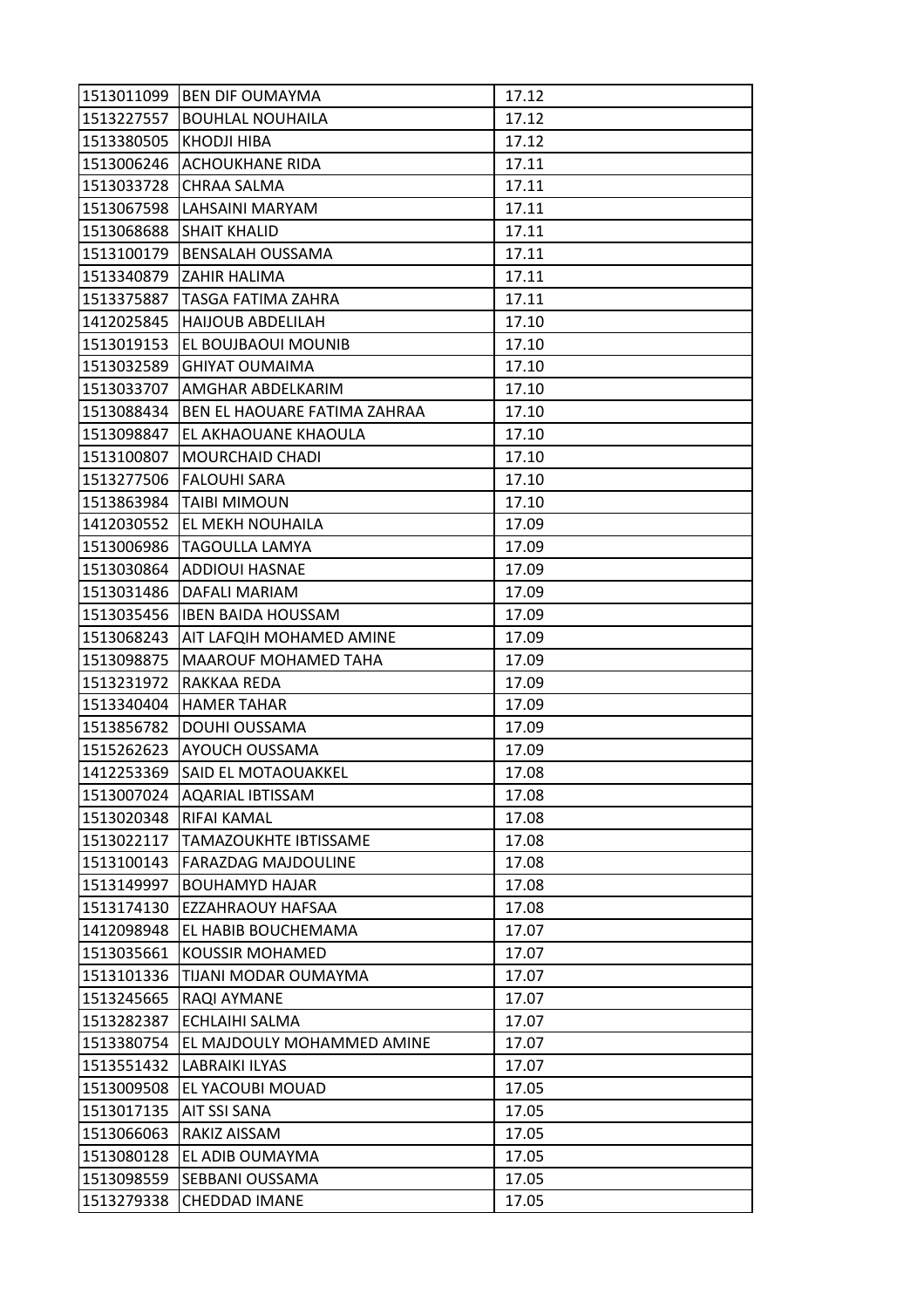| 1412020872 | <b>NAIT DOUCH KHADIJA</b> | 17.04 |
|------------|---------------------------|-------|
| 1512034155 | RAHALI FATIHA             | 17.04 |
| 1513015821 | EL MALKI WISSAL           | 17.04 |
| 1513032795 | EL MOUTAOUAKKIL CHAIMAE   | 17.04 |
| 1513199513 | LEKBAB MOUNIA             | 17.04 |
| 1412030462 | DIKI SAID                 | 17.03 |
|            | 1513100056 ATIK YOUNESS   | 17.03 |
| 1513338840 | <b>NABILI KENZA</b>       | 17.03 |
| 1513340361 | KAMAL BEL FATTAR          | 17.03 |
| 1513352075 | DINI ANAS                 | 17.03 |
|            | 1513532236 ABEJJA AYOUB   | 17.03 |
| 1513781868 | <b>FADIL NADA</b>         | 17.03 |
| 1412363794 | ALAOUI FATIMA-ZAHRA       | 17.02 |
| 1513004260 | <b>MESSAOUDI HANANE</b>   | 17.02 |
| 1513023972 | <b>IMAM TAREK</b>         | 17.02 |
| 1513100198 | <b>TOURANI MERIEM</b>     | 17.02 |
| 1513536717 | <b>LAARAICH DALILA</b>    | 17.02 |
| 1513874137 | <b>MAAFI SALAH EDDINE</b> | 17.02 |
| 1513900188 | AHRBIL FATIMA ZAHRA       | 17.02 |
| 1513245569 | <b>NOUABI IMANE</b>       | 17.01 |
| 1513607297 | <b>BAKKACHE ACHRAF</b>    | 17.01 |
| 1513777401 | EL MIDAOUI YOUSSRA        | 17.01 |
| 1412020809 | <b>EL-KOURD LATIFA</b>    | 17.00 |
| 1513012078 | <b>OUBOUCH MOHAMED</b>    | 17.00 |
| 1513021907 | <b>BOUHLALI NOAMAN</b>    | 17.00 |
| 1513345275 | <b>LAKIM KENZA</b>        | 17.00 |
| 1513354917 | <b>BENHAIMER ANASS</b>    | 17.00 |
| 1513541806 | <b>OUBOHSSAINE YOUNES</b> | 17.00 |
| 1412003715 | AOUAQ SALMA               | 16.99 |
| 1512017746 | <b>BADA ILHAME</b>        | 16.99 |
| 1513007028 | EL MAAROUFI ALI           | 16.99 |
| 1513162595 | <b>ENAIME HAMZA</b>       | 16.99 |
| 1513287000 | <b>JBILOU YOUSSEF</b>     | 16.99 |
| 1513343424 | <b>MAGHA YOUNES</b>       | 16.99 |
| 1513098133 | KHEZOU MOUSTAPHA          | 16.98 |
| 1513098635 | <b>MOUNIR RAJAE</b>       | 16.98 |
| 1513100587 | LAHLALI ABDESSAMAD        | 16.98 |
| 1513160332 | <b>BOUTKHAMT NADIA</b>    | 16.98 |
| 1513290962 | EDDARIF ROMAISSAA         | 16.98 |
| 1513350353 | <b>MERSOUL AMAL</b>       | 16.98 |
| 1412099649 | ELAATIFI KAOUTAR          | 16.97 |
| 1513100221 | <b>HAGCHI CHOUAIB</b>     | 16.97 |
| 1513231185 | ID MANSSOUR MARIAM        | 16.97 |
| 1513291725 | <b>TOUAHRI IHSSANE</b>    | 16.97 |
| 1412088373 | ASMA ABANAY               | 16.96 |
| 1513100626 | AIT WAKRIM MARYEM         | 16.96 |
| 1513241896 | KHZAMI ELGHALIA           | 16.96 |
| 1513018746 | <b>BOUGRYN BOUBAKR</b>    | 16.95 |
| 1513051178 | <b>ASSIL HAJAR</b>        | 16.95 |
| 1513276018 | HAIDAR RAJAA              | 16.95 |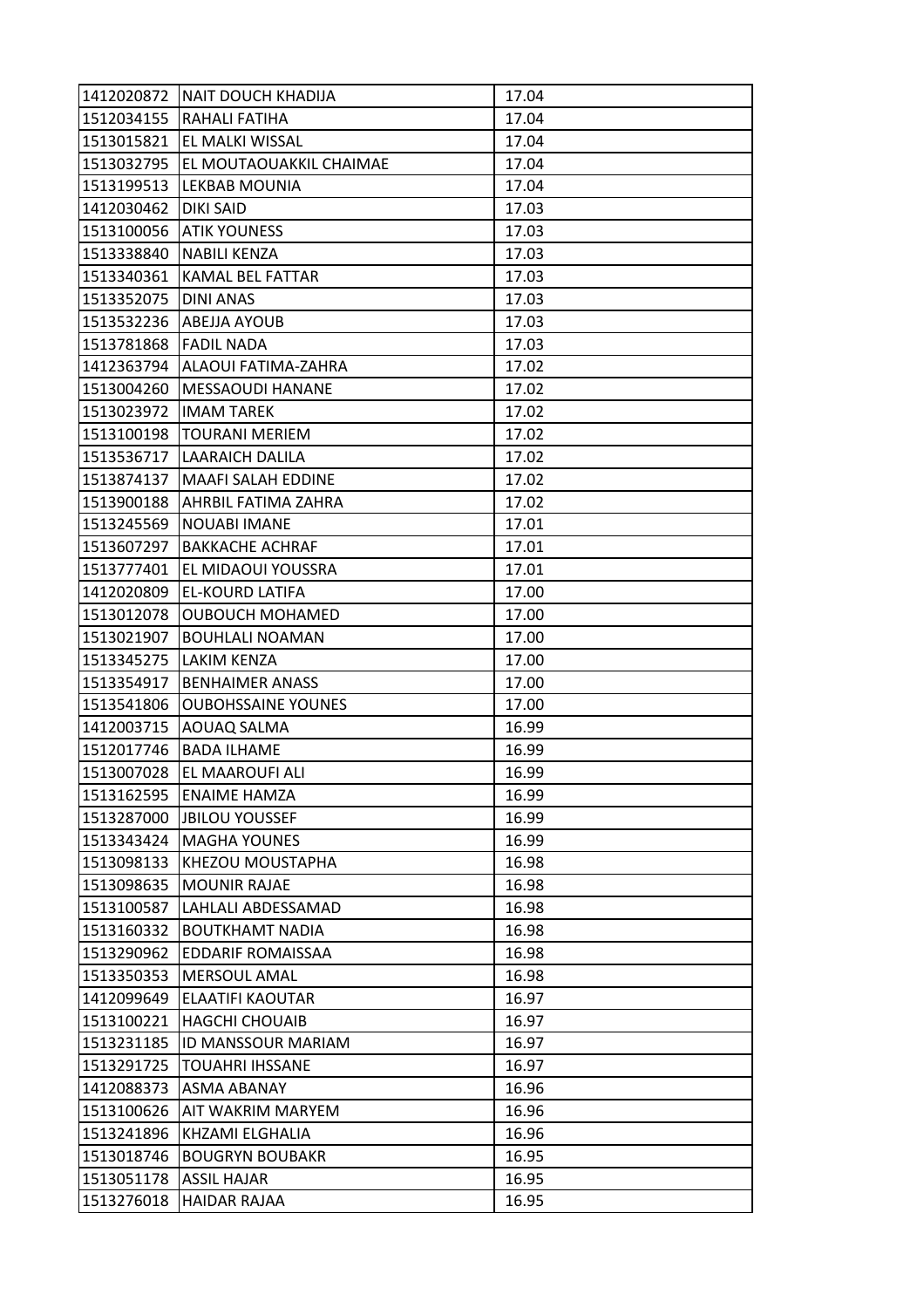| 1513380720<br><b>MAMRI IMANE</b><br>16.95<br>NAFISSA KASMI<br>1412552997<br>16.93<br>1513007873<br><b>BELAID MERIEM</b><br>16.93<br>16.93<br>1513099361<br>EL KAOUN MOHAMED<br>1513272131<br><b>BACHAR NADA</b><br>16.93<br>16.93<br>1513380348<br><b>NOUIBI CHAIMAA</b><br>1513551658<br><b>OUNANI ILHAM</b><br>16.93<br>1513803272<br>EL HASNAOUI FATIMA ZAHRA<br>16.93<br>1513942946<br><b>AAMMOU CHAYMAE</b><br>16.93<br>1412013502<br><b>DAHMOUN LAHCEN</b><br>16.92<br>16.92<br>1513009415<br>EL YAACOUBI FADOUA<br>1513034723<br>IZRIDI OUMAIMA<br>16.92<br>1513099124<br>BOUTABA MOHAMED AMINE<br>16.92<br>1513290929<br><b>BAJJOU SARA</b><br>16.92<br>1513339516<br>NASRIA YOUSSEF<br>16.92<br>16.91<br>1513006752<br><b>BELGHITI SOUFIANE</b><br>1513086201<br><b>BOUCHAIB SAID</b><br>16.91<br><b>BOUAIDA HAMZA</b><br>16.91<br>1513099387<br><b>QUIOUCH IBTISSAM</b><br>1513100442<br>16.91<br><b>QOZAIBRE MOUAD</b><br>16.91<br>1513282314<br>RAJI FATIMA<br>1513002196<br>16.90<br>1513016922<br>AHAJGOUN AYYOUB<br>16.90<br><b>HAMOUCH NADIA</b><br>16.90<br>1513032650<br>1513032677<br>ELFACHTALI MARYAM<br>16.90<br>16.90<br>1513099979<br>EL KANSOULI OUMAIMA<br>1513160413<br>16.90<br><b>MACHACH MERYEM</b><br>1513303426<br><b>MOSAAD AHMED</b><br>16.90<br>16.90<br>1513338552<br><b>MAHJOUBI AYMANE</b><br>1513365300<br>RAFIK OUMAIMA<br>16.90<br>1513007385<br><b>OUKERROU MOUAAD</b><br>16.89<br>1513009036<br>16.89<br><b>BENCHLIH RACHIDA</b><br>1513065436<br><b>ELFATIMI OIFA</b><br>16.89<br>1513232683<br>KAOUSSI ABDELGHANI<br>16.89<br>1513355296<br><b>FNOUNI SARA</b><br>16.89<br>1513364204<br><b>HAJJA SARA</b><br>16.89<br>1513525690<br><b>OUADIA HAJAR</b><br>16.89<br>1513282533<br><b>BOUCHTAOUI IMANE</b><br>16.88<br>1513288292<br><b>ATTOUBI HAJAR</b><br>16.88<br>MASSALI SALMA<br>1513336626<br>16.88<br>1513353402<br><b>NAHID ISMAIL</b><br>16.88<br>1513777448<br>BENSLIMANE KHAOULA<br>16.88<br>16.87<br>1412382130<br>EL KHAZZAR AYOUB<br>1513025989<br>ENACIRI ESSAADIA<br>16.87<br>1513292873<br>ES SADIQ AZIZ<br>16.87<br>1513011276<br>AKHADAM ABDELMAJID<br>16.86<br>LHSAINI HAMZA<br>1513031002<br>16.86<br>1513090897<br><b>GOUZZALI FIRDAOUS</b><br>16.86<br>1513232064<br>EL MARNISSI YASSINE<br>16.86<br>1513250128<br>ELAYANE OUMAIMA<br>16.86 | 1513374235 | EL OUSFOUR SAFAA | 16.95 |
|------------------------------------------------------------------------------------------------------------------------------------------------------------------------------------------------------------------------------------------------------------------------------------------------------------------------------------------------------------------------------------------------------------------------------------------------------------------------------------------------------------------------------------------------------------------------------------------------------------------------------------------------------------------------------------------------------------------------------------------------------------------------------------------------------------------------------------------------------------------------------------------------------------------------------------------------------------------------------------------------------------------------------------------------------------------------------------------------------------------------------------------------------------------------------------------------------------------------------------------------------------------------------------------------------------------------------------------------------------------------------------------------------------------------------------------------------------------------------------------------------------------------------------------------------------------------------------------------------------------------------------------------------------------------------------------------------------------------------------------------------------------------------------------------------------------------------------------------------------------------------------------------------------------------------------------------------------------------------------------------------------------------------------------------------------------------------------------------------------------------------------------------------------------------------------------------------------------------------------------------------------------------------------------------------------------|------------|------------------|-------|
|                                                                                                                                                                                                                                                                                                                                                                                                                                                                                                                                                                                                                                                                                                                                                                                                                                                                                                                                                                                                                                                                                                                                                                                                                                                                                                                                                                                                                                                                                                                                                                                                                                                                                                                                                                                                                                                                                                                                                                                                                                                                                                                                                                                                                                                                                                                  |            |                  |       |
|                                                                                                                                                                                                                                                                                                                                                                                                                                                                                                                                                                                                                                                                                                                                                                                                                                                                                                                                                                                                                                                                                                                                                                                                                                                                                                                                                                                                                                                                                                                                                                                                                                                                                                                                                                                                                                                                                                                                                                                                                                                                                                                                                                                                                                                                                                                  |            |                  |       |
|                                                                                                                                                                                                                                                                                                                                                                                                                                                                                                                                                                                                                                                                                                                                                                                                                                                                                                                                                                                                                                                                                                                                                                                                                                                                                                                                                                                                                                                                                                                                                                                                                                                                                                                                                                                                                                                                                                                                                                                                                                                                                                                                                                                                                                                                                                                  |            |                  |       |
|                                                                                                                                                                                                                                                                                                                                                                                                                                                                                                                                                                                                                                                                                                                                                                                                                                                                                                                                                                                                                                                                                                                                                                                                                                                                                                                                                                                                                                                                                                                                                                                                                                                                                                                                                                                                                                                                                                                                                                                                                                                                                                                                                                                                                                                                                                                  |            |                  |       |
|                                                                                                                                                                                                                                                                                                                                                                                                                                                                                                                                                                                                                                                                                                                                                                                                                                                                                                                                                                                                                                                                                                                                                                                                                                                                                                                                                                                                                                                                                                                                                                                                                                                                                                                                                                                                                                                                                                                                                                                                                                                                                                                                                                                                                                                                                                                  |            |                  |       |
|                                                                                                                                                                                                                                                                                                                                                                                                                                                                                                                                                                                                                                                                                                                                                                                                                                                                                                                                                                                                                                                                                                                                                                                                                                                                                                                                                                                                                                                                                                                                                                                                                                                                                                                                                                                                                                                                                                                                                                                                                                                                                                                                                                                                                                                                                                                  |            |                  |       |
|                                                                                                                                                                                                                                                                                                                                                                                                                                                                                                                                                                                                                                                                                                                                                                                                                                                                                                                                                                                                                                                                                                                                                                                                                                                                                                                                                                                                                                                                                                                                                                                                                                                                                                                                                                                                                                                                                                                                                                                                                                                                                                                                                                                                                                                                                                                  |            |                  |       |
|                                                                                                                                                                                                                                                                                                                                                                                                                                                                                                                                                                                                                                                                                                                                                                                                                                                                                                                                                                                                                                                                                                                                                                                                                                                                                                                                                                                                                                                                                                                                                                                                                                                                                                                                                                                                                                                                                                                                                                                                                                                                                                                                                                                                                                                                                                                  |            |                  |       |
|                                                                                                                                                                                                                                                                                                                                                                                                                                                                                                                                                                                                                                                                                                                                                                                                                                                                                                                                                                                                                                                                                                                                                                                                                                                                                                                                                                                                                                                                                                                                                                                                                                                                                                                                                                                                                                                                                                                                                                                                                                                                                                                                                                                                                                                                                                                  |            |                  |       |
|                                                                                                                                                                                                                                                                                                                                                                                                                                                                                                                                                                                                                                                                                                                                                                                                                                                                                                                                                                                                                                                                                                                                                                                                                                                                                                                                                                                                                                                                                                                                                                                                                                                                                                                                                                                                                                                                                                                                                                                                                                                                                                                                                                                                                                                                                                                  |            |                  |       |
|                                                                                                                                                                                                                                                                                                                                                                                                                                                                                                                                                                                                                                                                                                                                                                                                                                                                                                                                                                                                                                                                                                                                                                                                                                                                                                                                                                                                                                                                                                                                                                                                                                                                                                                                                                                                                                                                                                                                                                                                                                                                                                                                                                                                                                                                                                                  |            |                  |       |
|                                                                                                                                                                                                                                                                                                                                                                                                                                                                                                                                                                                                                                                                                                                                                                                                                                                                                                                                                                                                                                                                                                                                                                                                                                                                                                                                                                                                                                                                                                                                                                                                                                                                                                                                                                                                                                                                                                                                                                                                                                                                                                                                                                                                                                                                                                                  |            |                  |       |
|                                                                                                                                                                                                                                                                                                                                                                                                                                                                                                                                                                                                                                                                                                                                                                                                                                                                                                                                                                                                                                                                                                                                                                                                                                                                                                                                                                                                                                                                                                                                                                                                                                                                                                                                                                                                                                                                                                                                                                                                                                                                                                                                                                                                                                                                                                                  |            |                  |       |
|                                                                                                                                                                                                                                                                                                                                                                                                                                                                                                                                                                                                                                                                                                                                                                                                                                                                                                                                                                                                                                                                                                                                                                                                                                                                                                                                                                                                                                                                                                                                                                                                                                                                                                                                                                                                                                                                                                                                                                                                                                                                                                                                                                                                                                                                                                                  |            |                  |       |
|                                                                                                                                                                                                                                                                                                                                                                                                                                                                                                                                                                                                                                                                                                                                                                                                                                                                                                                                                                                                                                                                                                                                                                                                                                                                                                                                                                                                                                                                                                                                                                                                                                                                                                                                                                                                                                                                                                                                                                                                                                                                                                                                                                                                                                                                                                                  |            |                  |       |
|                                                                                                                                                                                                                                                                                                                                                                                                                                                                                                                                                                                                                                                                                                                                                                                                                                                                                                                                                                                                                                                                                                                                                                                                                                                                                                                                                                                                                                                                                                                                                                                                                                                                                                                                                                                                                                                                                                                                                                                                                                                                                                                                                                                                                                                                                                                  |            |                  |       |
|                                                                                                                                                                                                                                                                                                                                                                                                                                                                                                                                                                                                                                                                                                                                                                                                                                                                                                                                                                                                                                                                                                                                                                                                                                                                                                                                                                                                                                                                                                                                                                                                                                                                                                                                                                                                                                                                                                                                                                                                                                                                                                                                                                                                                                                                                                                  |            |                  |       |
|                                                                                                                                                                                                                                                                                                                                                                                                                                                                                                                                                                                                                                                                                                                                                                                                                                                                                                                                                                                                                                                                                                                                                                                                                                                                                                                                                                                                                                                                                                                                                                                                                                                                                                                                                                                                                                                                                                                                                                                                                                                                                                                                                                                                                                                                                                                  |            |                  |       |
|                                                                                                                                                                                                                                                                                                                                                                                                                                                                                                                                                                                                                                                                                                                                                                                                                                                                                                                                                                                                                                                                                                                                                                                                                                                                                                                                                                                                                                                                                                                                                                                                                                                                                                                                                                                                                                                                                                                                                                                                                                                                                                                                                                                                                                                                                                                  |            |                  |       |
|                                                                                                                                                                                                                                                                                                                                                                                                                                                                                                                                                                                                                                                                                                                                                                                                                                                                                                                                                                                                                                                                                                                                                                                                                                                                                                                                                                                                                                                                                                                                                                                                                                                                                                                                                                                                                                                                                                                                                                                                                                                                                                                                                                                                                                                                                                                  |            |                  |       |
|                                                                                                                                                                                                                                                                                                                                                                                                                                                                                                                                                                                                                                                                                                                                                                                                                                                                                                                                                                                                                                                                                                                                                                                                                                                                                                                                                                                                                                                                                                                                                                                                                                                                                                                                                                                                                                                                                                                                                                                                                                                                                                                                                                                                                                                                                                                  |            |                  |       |
|                                                                                                                                                                                                                                                                                                                                                                                                                                                                                                                                                                                                                                                                                                                                                                                                                                                                                                                                                                                                                                                                                                                                                                                                                                                                                                                                                                                                                                                                                                                                                                                                                                                                                                                                                                                                                                                                                                                                                                                                                                                                                                                                                                                                                                                                                                                  |            |                  |       |
|                                                                                                                                                                                                                                                                                                                                                                                                                                                                                                                                                                                                                                                                                                                                                                                                                                                                                                                                                                                                                                                                                                                                                                                                                                                                                                                                                                                                                                                                                                                                                                                                                                                                                                                                                                                                                                                                                                                                                                                                                                                                                                                                                                                                                                                                                                                  |            |                  |       |
|                                                                                                                                                                                                                                                                                                                                                                                                                                                                                                                                                                                                                                                                                                                                                                                                                                                                                                                                                                                                                                                                                                                                                                                                                                                                                                                                                                                                                                                                                                                                                                                                                                                                                                                                                                                                                                                                                                                                                                                                                                                                                                                                                                                                                                                                                                                  |            |                  |       |
|                                                                                                                                                                                                                                                                                                                                                                                                                                                                                                                                                                                                                                                                                                                                                                                                                                                                                                                                                                                                                                                                                                                                                                                                                                                                                                                                                                                                                                                                                                                                                                                                                                                                                                                                                                                                                                                                                                                                                                                                                                                                                                                                                                                                                                                                                                                  |            |                  |       |
|                                                                                                                                                                                                                                                                                                                                                                                                                                                                                                                                                                                                                                                                                                                                                                                                                                                                                                                                                                                                                                                                                                                                                                                                                                                                                                                                                                                                                                                                                                                                                                                                                                                                                                                                                                                                                                                                                                                                                                                                                                                                                                                                                                                                                                                                                                                  |            |                  |       |
|                                                                                                                                                                                                                                                                                                                                                                                                                                                                                                                                                                                                                                                                                                                                                                                                                                                                                                                                                                                                                                                                                                                                                                                                                                                                                                                                                                                                                                                                                                                                                                                                                                                                                                                                                                                                                                                                                                                                                                                                                                                                                                                                                                                                                                                                                                                  |            |                  |       |
|                                                                                                                                                                                                                                                                                                                                                                                                                                                                                                                                                                                                                                                                                                                                                                                                                                                                                                                                                                                                                                                                                                                                                                                                                                                                                                                                                                                                                                                                                                                                                                                                                                                                                                                                                                                                                                                                                                                                                                                                                                                                                                                                                                                                                                                                                                                  |            |                  |       |
|                                                                                                                                                                                                                                                                                                                                                                                                                                                                                                                                                                                                                                                                                                                                                                                                                                                                                                                                                                                                                                                                                                                                                                                                                                                                                                                                                                                                                                                                                                                                                                                                                                                                                                                                                                                                                                                                                                                                                                                                                                                                                                                                                                                                                                                                                                                  |            |                  |       |
|                                                                                                                                                                                                                                                                                                                                                                                                                                                                                                                                                                                                                                                                                                                                                                                                                                                                                                                                                                                                                                                                                                                                                                                                                                                                                                                                                                                                                                                                                                                                                                                                                                                                                                                                                                                                                                                                                                                                                                                                                                                                                                                                                                                                                                                                                                                  |            |                  |       |
|                                                                                                                                                                                                                                                                                                                                                                                                                                                                                                                                                                                                                                                                                                                                                                                                                                                                                                                                                                                                                                                                                                                                                                                                                                                                                                                                                                                                                                                                                                                                                                                                                                                                                                                                                                                                                                                                                                                                                                                                                                                                                                                                                                                                                                                                                                                  |            |                  |       |
|                                                                                                                                                                                                                                                                                                                                                                                                                                                                                                                                                                                                                                                                                                                                                                                                                                                                                                                                                                                                                                                                                                                                                                                                                                                                                                                                                                                                                                                                                                                                                                                                                                                                                                                                                                                                                                                                                                                                                                                                                                                                                                                                                                                                                                                                                                                  |            |                  |       |
|                                                                                                                                                                                                                                                                                                                                                                                                                                                                                                                                                                                                                                                                                                                                                                                                                                                                                                                                                                                                                                                                                                                                                                                                                                                                                                                                                                                                                                                                                                                                                                                                                                                                                                                                                                                                                                                                                                                                                                                                                                                                                                                                                                                                                                                                                                                  |            |                  |       |
|                                                                                                                                                                                                                                                                                                                                                                                                                                                                                                                                                                                                                                                                                                                                                                                                                                                                                                                                                                                                                                                                                                                                                                                                                                                                                                                                                                                                                                                                                                                                                                                                                                                                                                                                                                                                                                                                                                                                                                                                                                                                                                                                                                                                                                                                                                                  |            |                  |       |
|                                                                                                                                                                                                                                                                                                                                                                                                                                                                                                                                                                                                                                                                                                                                                                                                                                                                                                                                                                                                                                                                                                                                                                                                                                                                                                                                                                                                                                                                                                                                                                                                                                                                                                                                                                                                                                                                                                                                                                                                                                                                                                                                                                                                                                                                                                                  |            |                  |       |
|                                                                                                                                                                                                                                                                                                                                                                                                                                                                                                                                                                                                                                                                                                                                                                                                                                                                                                                                                                                                                                                                                                                                                                                                                                                                                                                                                                                                                                                                                                                                                                                                                                                                                                                                                                                                                                                                                                                                                                                                                                                                                                                                                                                                                                                                                                                  |            |                  |       |
|                                                                                                                                                                                                                                                                                                                                                                                                                                                                                                                                                                                                                                                                                                                                                                                                                                                                                                                                                                                                                                                                                                                                                                                                                                                                                                                                                                                                                                                                                                                                                                                                                                                                                                                                                                                                                                                                                                                                                                                                                                                                                                                                                                                                                                                                                                                  |            |                  |       |
|                                                                                                                                                                                                                                                                                                                                                                                                                                                                                                                                                                                                                                                                                                                                                                                                                                                                                                                                                                                                                                                                                                                                                                                                                                                                                                                                                                                                                                                                                                                                                                                                                                                                                                                                                                                                                                                                                                                                                                                                                                                                                                                                                                                                                                                                                                                  |            |                  |       |
|                                                                                                                                                                                                                                                                                                                                                                                                                                                                                                                                                                                                                                                                                                                                                                                                                                                                                                                                                                                                                                                                                                                                                                                                                                                                                                                                                                                                                                                                                                                                                                                                                                                                                                                                                                                                                                                                                                                                                                                                                                                                                                                                                                                                                                                                                                                  |            |                  |       |
|                                                                                                                                                                                                                                                                                                                                                                                                                                                                                                                                                                                                                                                                                                                                                                                                                                                                                                                                                                                                                                                                                                                                                                                                                                                                                                                                                                                                                                                                                                                                                                                                                                                                                                                                                                                                                                                                                                                                                                                                                                                                                                                                                                                                                                                                                                                  |            |                  |       |
|                                                                                                                                                                                                                                                                                                                                                                                                                                                                                                                                                                                                                                                                                                                                                                                                                                                                                                                                                                                                                                                                                                                                                                                                                                                                                                                                                                                                                                                                                                                                                                                                                                                                                                                                                                                                                                                                                                                                                                                                                                                                                                                                                                                                                                                                                                                  |            |                  |       |
|                                                                                                                                                                                                                                                                                                                                                                                                                                                                                                                                                                                                                                                                                                                                                                                                                                                                                                                                                                                                                                                                                                                                                                                                                                                                                                                                                                                                                                                                                                                                                                                                                                                                                                                                                                                                                                                                                                                                                                                                                                                                                                                                                                                                                                                                                                                  |            |                  |       |
|                                                                                                                                                                                                                                                                                                                                                                                                                                                                                                                                                                                                                                                                                                                                                                                                                                                                                                                                                                                                                                                                                                                                                                                                                                                                                                                                                                                                                                                                                                                                                                                                                                                                                                                                                                                                                                                                                                                                                                                                                                                                                                                                                                                                                                                                                                                  |            |                  |       |
|                                                                                                                                                                                                                                                                                                                                                                                                                                                                                                                                                                                                                                                                                                                                                                                                                                                                                                                                                                                                                                                                                                                                                                                                                                                                                                                                                                                                                                                                                                                                                                                                                                                                                                                                                                                                                                                                                                                                                                                                                                                                                                                                                                                                                                                                                                                  |            |                  |       |
|                                                                                                                                                                                                                                                                                                                                                                                                                                                                                                                                                                                                                                                                                                                                                                                                                                                                                                                                                                                                                                                                                                                                                                                                                                                                                                                                                                                                                                                                                                                                                                                                                                                                                                                                                                                                                                                                                                                                                                                                                                                                                                                                                                                                                                                                                                                  |            |                  |       |
|                                                                                                                                                                                                                                                                                                                                                                                                                                                                                                                                                                                                                                                                                                                                                                                                                                                                                                                                                                                                                                                                                                                                                                                                                                                                                                                                                                                                                                                                                                                                                                                                                                                                                                                                                                                                                                                                                                                                                                                                                                                                                                                                                                                                                                                                                                                  |            |                  |       |
|                                                                                                                                                                                                                                                                                                                                                                                                                                                                                                                                                                                                                                                                                                                                                                                                                                                                                                                                                                                                                                                                                                                                                                                                                                                                                                                                                                                                                                                                                                                                                                                                                                                                                                                                                                                                                                                                                                                                                                                                                                                                                                                                                                                                                                                                                                                  |            |                  |       |
|                                                                                                                                                                                                                                                                                                                                                                                                                                                                                                                                                                                                                                                                                                                                                                                                                                                                                                                                                                                                                                                                                                                                                                                                                                                                                                                                                                                                                                                                                                                                                                                                                                                                                                                                                                                                                                                                                                                                                                                                                                                                                                                                                                                                                                                                                                                  |            |                  |       |
|                                                                                                                                                                                                                                                                                                                                                                                                                                                                                                                                                                                                                                                                                                                                                                                                                                                                                                                                                                                                                                                                                                                                                                                                                                                                                                                                                                                                                                                                                                                                                                                                                                                                                                                                                                                                                                                                                                                                                                                                                                                                                                                                                                                                                                                                                                                  |            |                  |       |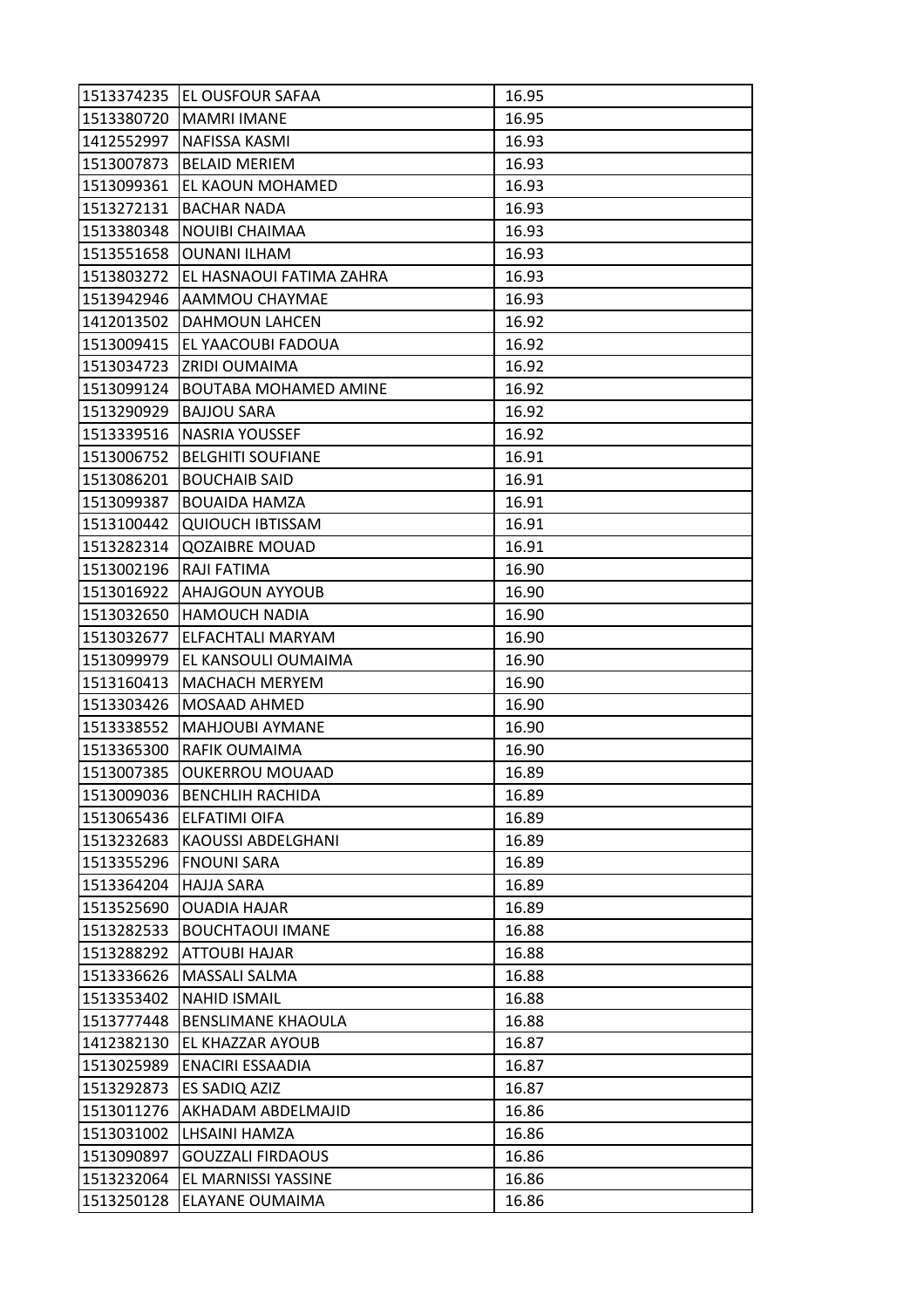| 16.86 |
|-------|
| 16.86 |
| 16.86 |
| 16.85 |
| 16.85 |
| 16.85 |
| 16.84 |
| 16.84 |
| 16.84 |
| 16.84 |
| 16.84 |
| 16.83 |
| 16.83 |
| 16.83 |
| 16.83 |
| 16.83 |
| 16.82 |
| 16.82 |
| 16.82 |
| 16.80 |
| 16.80 |
| 16.80 |
| 16.80 |
| 16.80 |
| 16.80 |
| 16.80 |
| 16.80 |
| 16.79 |
| 16.79 |
| 16.79 |
| 16.79 |
| 16.79 |
| 16.79 |
| 16.79 |
| 16.79 |
| 16.79 |
| 16.79 |
| 16.78 |
| 16.78 |
| 16.78 |
| 16.78 |
| 16.78 |
| 16.77 |
| 16.77 |
| 16.77 |
| 16.77 |
| 16.77 |
| 16.77 |
| 16.77 |
|       |
|       |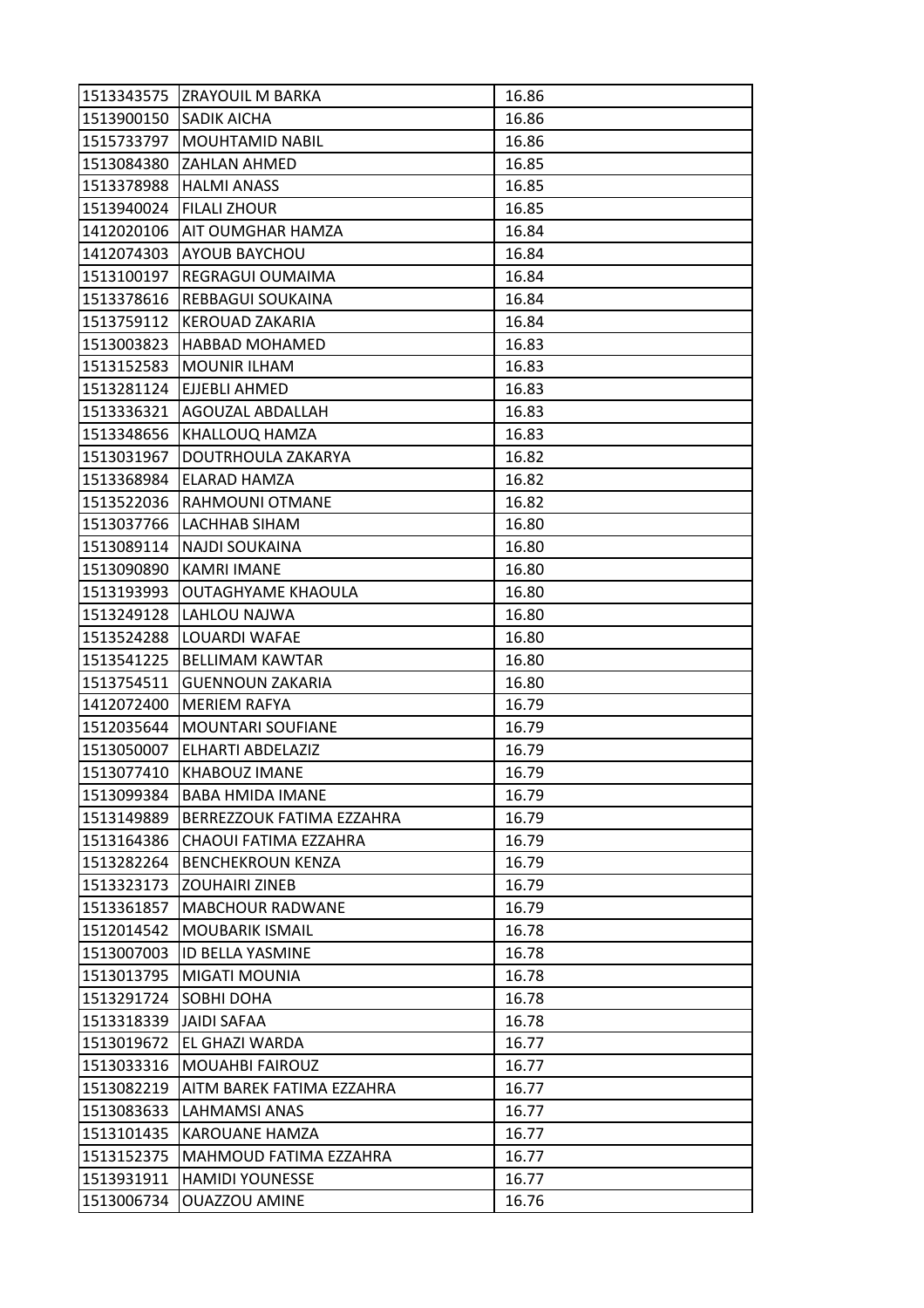|            | 1513014179 ZGUAID HANANE  | 16.76 |
|------------|---------------------------|-------|
| 1513028152 | <b>ERRADI ZAINAB</b>      | 16.76 |
| 1513031003 | <b>MRICH YASSINE</b>      | 16.76 |
| 1513049141 | <b>IDBABA SARA</b>        | 16.76 |
| 1513099547 | ELKADAOUI SOUKAINA        | 16.76 |
| 1513226658 | <b>BOUCHTI YOUSSRA</b>    | 16.76 |
| 1513271251 | <b>BOUHAMIDI ACHAYMA</b>  | 16.76 |
| 1513281714 | ADMI KHADIJA              | 16.76 |
| 1412016323 | <b>ELKHALL BASMA</b>      | 16.75 |
| 1511077491 | AKASBI NIZAR              | 16.75 |
| 1513006458 | <b>SKOUTTI MARIEME</b>    | 16.75 |
| 1513098881 | <b>TOUGARI HAJAR</b>      | 16.75 |
| 1513100058 | <b>BENSOUSSI WALID</b>    | 16.75 |
| 1513104870 | <b>MRIKIM OUMAIMA</b>     | 16.75 |
| 1513248102 | LAAFOUNI NOUHAILA         | 16.75 |
| 1513280622 | <b>FAROUZ ASMA</b>        | 16.75 |
| 1513854654 | <b>NAHRAOUI IKHLASS</b>   | 16.75 |
| 1412099344 | DOUNIA DARMOUCH           | 16.74 |
| 1513003127 | <b>BOUAOUDA AMINE</b>     | 16.74 |
| 1513009069 | <b>OULARBI SMAIL</b>      | 16.74 |
| 1513013907 | NAJJARI KHADIJA           | 16.74 |
| 1513038513 | ELMILOUDI ABDELLAH        | 16.74 |
| 1513051101 | <b>ECHBAIKI ESSALEK</b>   | 16.74 |
| 1513100060 | <b>BOURIAL ABDERRAHIM</b> | 16.74 |
| 1513197965 | HASINI FATIMA             | 16.74 |
| 1513336714 | <b>BAHALA CHAIMAA</b>     | 16.74 |
| 1513345512 | LAKHDARI ASMAA            | 16.74 |
| 1512904589 | <b>SNOUSSI ADRAE</b>      | 16.73 |
| 1513012077 | <b>OUARHOU LHOUSSAINE</b> | 16.73 |
| 1513036924 | LACHHAB SALMA             | 16.73 |
| 1513088836 | EL FARRE HAMZA            | 16.73 |
| 1513291080 | MA CH HAMZA               | 16.73 |
| 1513348329 | <b>AOUNE NAJWA</b>        | 16.73 |
| 1412007403 | <b>AZELMAT AYOUB</b>      | 16.72 |
| 1513003056 | <b>ABOURI ASMA</b>        | 16.72 |
| 1513100541 | <b>BLAL ABDELHADI</b>     | 16.72 |
| 1513174011 | <b>OUATIK YOUSSEF</b>     | 16.72 |
| 1513245809 | <b>JALAL OMAR</b>         | 16.72 |
| 1513351606 | <b>NAHIL OTHMAN</b>       | 16.72 |
| 1513382561 | <b>ROUAISSY FARID</b>     | 16.72 |
| 1412034699 | <b>HABRICH ILHAM</b>      | 16.71 |
| 1513093085 | <b>KALMOUN HIND</b>       | 16.71 |
| 1513288066 | <b>AQIL CHAIMAA</b>       | 16.71 |
| 1513536970 | <b>BELFQIH MERYEM</b>     | 16.71 |
| 1513957325 | SAIDI ALAOUI SAFAE        | 16.71 |
| 1513008542 | <b>TAHER MOUAAD</b>       | 16.70 |
| 1513080026 | ZIHMOU SAFIA              | 16.70 |
| 1513098727 | SALLAM FATIM EZZAHRA      | 16.70 |
| 1513289396 | DARID MOHAMED             | 16.70 |
| 1513372062 | <b>IDDAR WIDAD</b>        | 16.70 |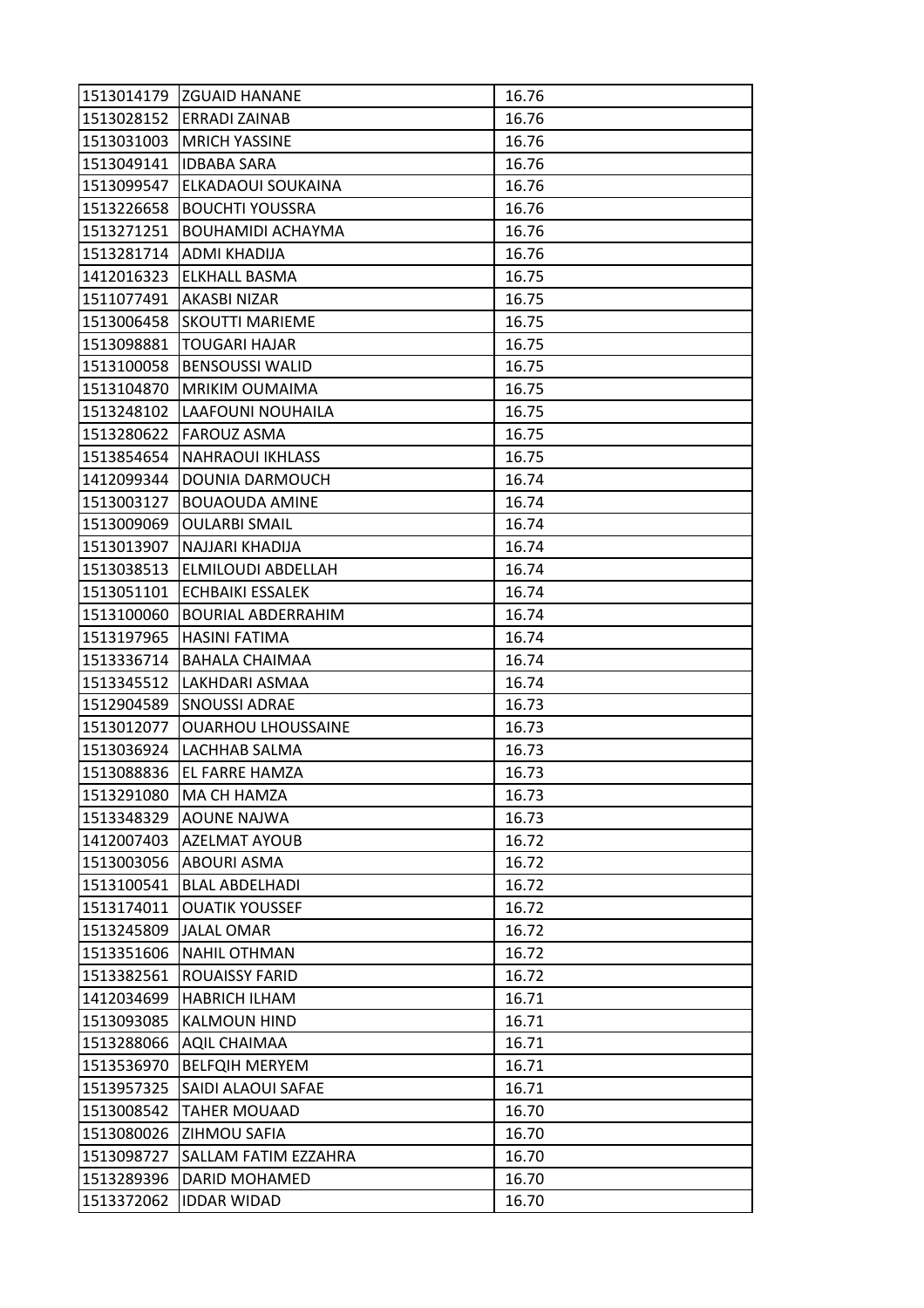| 1513900145 | EL AARABI HAMZA                 | 16.70 |
|------------|---------------------------------|-------|
| 1412053137 | <b>BIJIGUEN FATIMA-EZZAHRAE</b> | 16.68 |
| 1513013728 | EL HASSOUNI SAFA                | 16.68 |
| 1513034108 | EL GASMI ASMAA                  | 16.68 |
| 1513379870 | <b>KASBY MERIEM</b>             | 16.68 |
| 1513541280 | <b>FARHI SALAH EDDINE</b>       | 16.68 |
| 1513552765 | HMUNNA ADNANE                   | 16.68 |
| 1412099605 | <b>SADDIKI OUSSAMA</b>          | 16.67 |
| 1513039447 | AIT LHADJ NOUHAILA              | 16.67 |
| 1513068311 | <b>EL HIRI KHALID</b>           | 16.67 |
| 1513073072 | MESDAR SALAHEDDINE              | 16.67 |
| 1513080948 | LAALOU HABIBA                   | 16.67 |
| 1513100664 | EZZOUHAIRI MAROUANE             | 16.67 |
| 1513272634 | <b>BENATTAR KHALID</b>          | 16.67 |
| 1513349674 | M RABET OUSSAMA                 | 16.67 |
| 1513382492 | <b>TIJANE AHMED</b>             | 16.67 |
| 1412197780 | EL-HAJI FATIMA AZZAHRA          | 16.66 |
| 1412251266 | <b>SIHAM KOUHAIL</b>            | 16.66 |
| 1513332985 | <b>EL ALLALI KAWTAR</b>         | 16.66 |
| 1513347733 | SAOUDI SOUMAYA                  | 16.66 |
| 1513012898 | <b>ELATMANI MOHAMMED</b>        | 16.65 |
| 1513024109 | <b>DRIOUCH LAHCEN</b>           | 16.65 |
| 1515139857 | ALIMAM ABDELHADI                | 16.65 |
| 1512744324 | LAFRIAKH ABDELLATIF             | 16.64 |
| 1513010320 | BAHANI NAIMA                    | 16.64 |
| 1513080900 | <b>NOUINI ILHAM</b>             | 16.64 |
| 1513160467 | <b>MOUADEN ZAKARIA</b>          | 16.64 |
| 1513172327 | MAHDAOUI ADIL                   | 16.64 |
| 1513319180 | <b>MANSAR MYRIEM</b>            | 16.64 |
| 1513347736 | ELMABROUKI ILIAS                | 16.64 |
| 1513775664 | <b>ARISS MOHAMMED</b>           | 16.64 |
| 1513932038 | EL ABASSI ABDELHAFID            | 16.64 |
| 1412253206 | <b>SALMA ELHANANI</b>           | 16.63 |
| 1513014240 | AHERHAOU HASNA                  | 16.63 |
| 1513088949 | <b>QASSIFI MAROUANE</b>         | 16.63 |
| 1513181149 | BEROUAOUD HAMZA                 | 16.63 |
| 1513280613 | NAJOUA BAHBA                    | 16.63 |
| 1513288710 | MARZAQ KAOUTER                  | 16.63 |
| 1513329435 | EL MOUJOUD HANANE               | 16.63 |
| 1513363520 | <b>ASSABA NAJWA</b>             | 16.63 |
| 1513369014 | <b>ADDGHAM MOHAMED</b>          | 16.63 |
| 1513846805 | <b>ZAGHLAL DRISS</b>            | 16.63 |
| 1513948903 | <b>BAKHACHA ADEL</b>            | 16.63 |
| 1513948933 | EL ABBOUYI MUSTAPHA             | 16.63 |
| 1412535232 | <b>HASNAE AMNAY</b>             | 16.62 |
| 1513006435 | ABOUNAMRA AMINE                 | 16.62 |
| 1513007851 | <b>ONACEUR KHADIJA</b>          | 16.62 |
| 1513027246 | <b>ESSABIRI ZAKARIA</b>         | 16.62 |
| 1513035491 | <b>BADI ZAKARIA</b>             | 16.62 |
| 1513154148 | ELMANSSOURI MANAL               | 16.62 |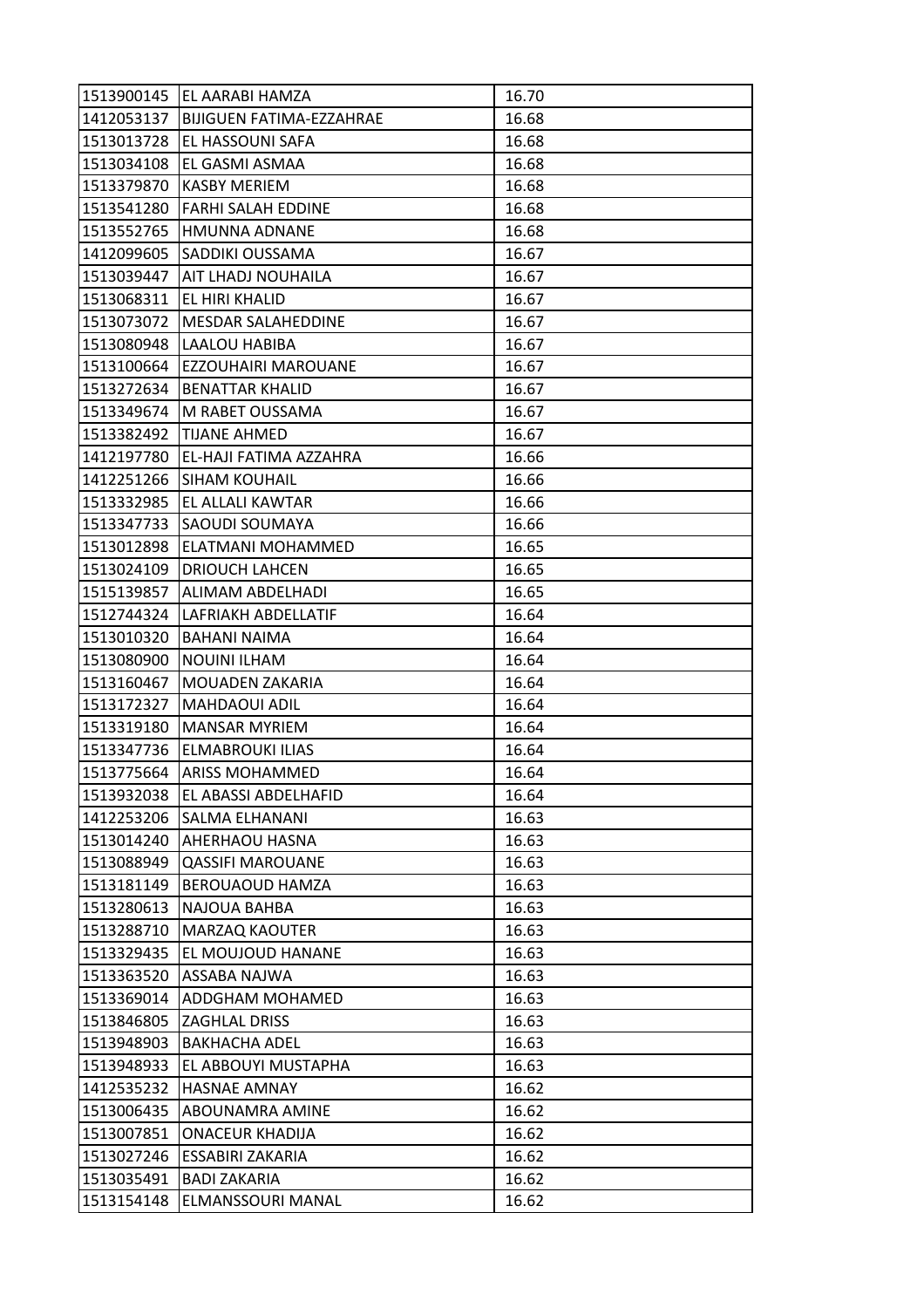| 1513173927 | RABBAS MAROUA               | 16.62 |
|------------|-----------------------------|-------|
| 1513231574 | <b>AIROUD MANAL</b>         | 16.62 |
| 1513243592 | <b>GRIF ABDELALI</b>        | 16.62 |
| 1412098146 | <b>BENDANI HOUDA</b>        | 16.61 |
| 1513031590 | <b>TAISSE MOHAMED</b>       | 16.61 |
| 1513098866 | <b>BAJJI YASSIR</b>         | 16.61 |
| 1513152191 | <b>BERROUG SARA</b>         | 16.61 |
| 1513551565 | ATAOUI NIZAR                | 16.61 |
| 1513031253 | ELMENNANI BOUCHRA           | 16.60 |
| 1513032657 | LEBOUIZ HEDAIFA             | 16.60 |
| 1513088946 | <b>TALIBOUNE ANAS</b>       | 16.60 |
| 1513094049 | <b>BZIZ FATIMAEZZAHRA</b>   | 16.60 |
| 1513098668 | JEDDI INAS                  | 16.60 |
| 1513607059 | EL HADDADY YOUSSEF          | 16.60 |
| 1412068796 | ET-TABBAA FATIMAZAHRA       | 16.59 |
| 1513032613 | <b>TALEB SAID KAOUTAR</b>   | 16.59 |
| 1513084329 | <b>MABROUK HAJAR</b>        | 16.59 |
| 1513100925 | EL MAJIDI ISMAIL            | 16.59 |
| 1513239319 | ENNAJI ILHAM                | 16.59 |
| 1513245793 | <b>KHZAMI OMAR</b>          | 16.59 |
| 1513246841 | <b>NAKOULI AMAL</b>         | 16.59 |
| 1513317733 | <b>JAMAL ILIASSE</b>        | 16.59 |
| 1513552266 | <b>BRECH MOHAMED</b>        | 16.59 |
| 1411074479 | MOHAMED-ANASS KHADIRI       | 16.58 |
| 1412073345 | NOAMANE ELAFFANE            | 16.58 |
| 1412197818 | <b>HANDOR SANA</b>          | 16.58 |
| 1513021948 | <b>CHOUAIBI OUALID</b>      | 16.58 |
| 1513024163 | <b>BOUMDIANE ZAHRA</b>      | 16.58 |
| 1513076781 | KARNAMI KARIMA              | 16.58 |
| 1513111616 | <b>NACHDI SALMA</b>         | 16.58 |
| 1513376048 | <b>BADI MOHAMED</b>         | 16.58 |
| 1515126370 | <b>ATYAOUT OUSSAMA</b>      | 16.58 |
| 1412157102 | <b>OUHAYOU MOHAMED</b>      | 16.57 |
| 1513100562 | AIT TALHIQ AMINE            | 16.57 |
| 1513232663 | <b>MKSOUD YASSINE</b>       | 16.57 |
| 1513813984 | LAMSAF MOHAMED              | 16.57 |
| 1412337479 | <b>BELLOUCHE HAITAM</b>     | 16.55 |
| 1512023695 | AOUARI ASMA                 | 16.55 |
| 1513032083 | AFNZAR SANA                 | 16.55 |
| 1513225403 | <b>FATHI IBTISSAM</b>       | 16.55 |
| 1513228943 | JERMOUMI AICHA              | 16.55 |
| 1513288466 | ELKHAL FATIMA               | 16.55 |
| 1513344767 | <b>KHALID AYMANE</b>        | 16.55 |
| 1513522247 | <b>MANSOURI MOHAMMED</b>    | 16.55 |
| 1412007781 | ETTALIBI ABDESSADEK         | 16.54 |
| 1412072505 | ABDELAAZIZ AIT-BENOUISSADEN | 16.54 |
| 1512722761 | AKKAR ABDELMOUGHIT          | 16.54 |
| 1513086641 | AL ANDALOUSSI MONSIF        | 16.54 |
| 1513094656 | <b>HAMAOUI AMINE</b>        | 16.54 |
| 1513112434 | EDDAH ASMA                  | 16.54 |
|            |                             |       |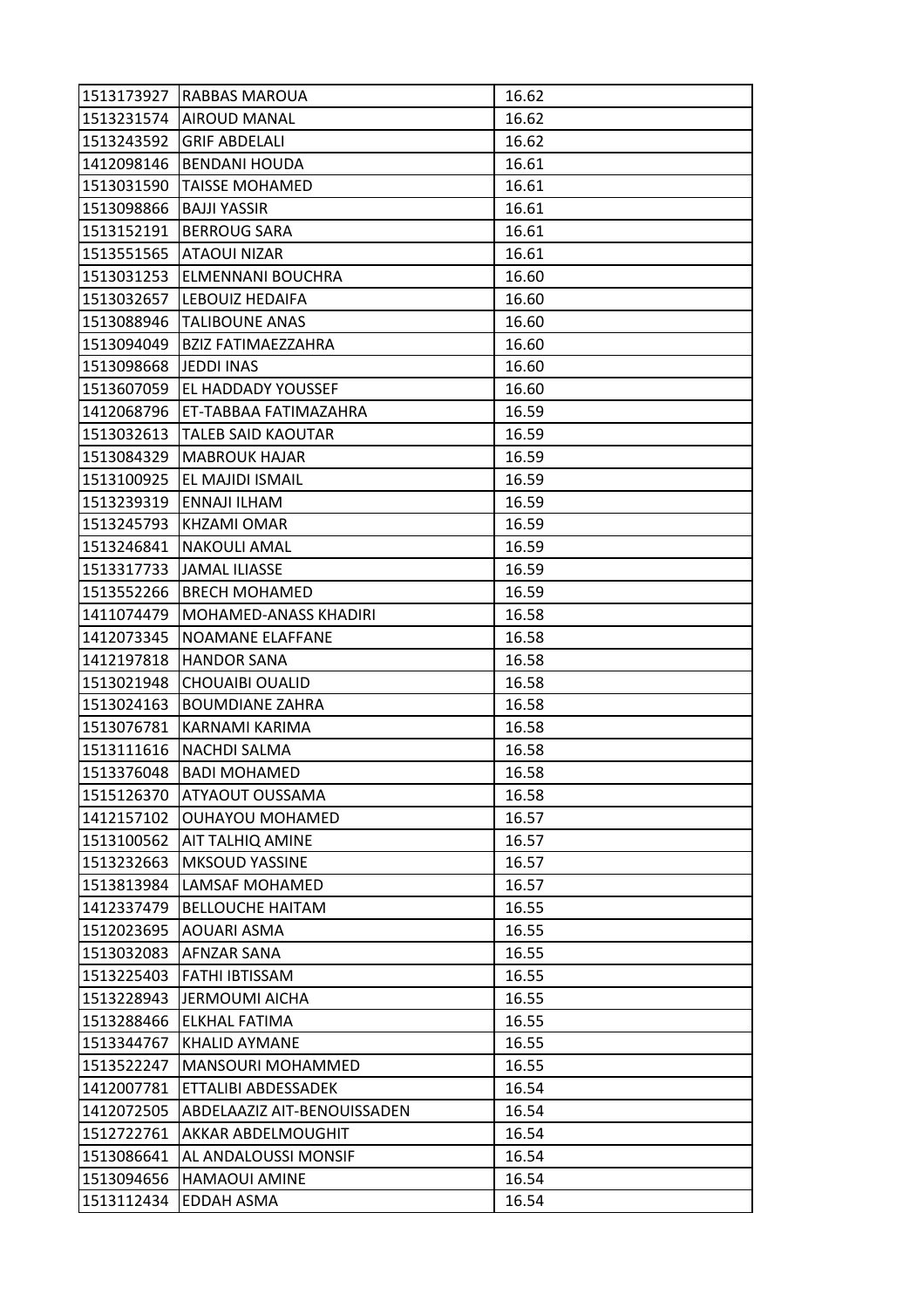| 1513226655 | CHOUIRFI NAJOUA             | 16.54 |
|------------|-----------------------------|-------|
| 1513244459 | <b>BAHASSI HANANE</b>       | 16.54 |
| 1513531105 | <b>CHOUBIKI AYOUB</b>       | 16.54 |
| 1513013910 | ABOUELKACEM HANANE          | 16.53 |
| 1513092644 | <b>RAJI ZINEB</b>           | 16.53 |
| 1513099402 | <b>MOBTAHIJ IMANE</b>       | 16.53 |
| 1513198072 | <b>ELJABIRY ABDELLAH</b>    | 16.53 |
| 1513228202 | ECH CHABI ABDELJALIL        | 16.53 |
| 1513234645 | <b>HOUSSAINI SALMA</b>      | 16.53 |
| 1513349226 | RAKKABI ZAKARIA             | 16.53 |
| 1412028189 | EL BAQIA MARIAM             | 16.52 |
| 1412054054 | AKASBI HAJAR                | 16.52 |
| 1412289175 | BELKHAIRAT FATIMA EZZAHRA   | 16.52 |
| 1513030956 | <b>AMROY ISSMAIL</b>        | 16.52 |
| 1513037786 | ELQDHY M BARKA              | 16.52 |
| 1513111607 | <b>SABER FATIMA EZZAHRA</b> | 16.52 |
| 1513154227 | EL AAMRANI SANAA            | 16.52 |
| 1513338054 | MASKI ZAKARIA               | 16.52 |
| 1513338274 | <b>HEZMANE YOUNES</b>       | 16.52 |
| 1412073434 | <b>MAJDA EL KARCI</b>       | 16.51 |
| 1412551250 | <b>NOUHAILA SAKHI</b>       | 16.51 |
| 1513098742 | <b>HANYN ELMAHDI</b>        | 16.51 |
| 1513099525 | <b>BAKASS ASMA</b>          | 16.51 |
| 1513149738 | <b>CHOUKRI RIM</b>          | 16.51 |
| 1513243899 | <b>BEL HAMRI MOHAMED</b>    | 16.51 |
| 1513281072 | <b>AMZIL IHSSANE</b>        | 16.51 |
| 1513352186 | ZAIDI ZOUHEIR               | 16.51 |
| 1412005127 | MOUSTACHIR SALMA            | 16.50 |
| 1412029387 | <b>ATRMOUH MARIAM</b>       | 16.50 |
| 1412098424 | <b>IMANE BENFDIL</b>        | 16.50 |
| 1412725165 | <b>CHABOU SOUFIAN</b>       | 16.50 |
| 1513017359 | <b>MAMAS ABDERRAHMAN</b>    | 16.50 |
| 1513083228 | <b>CHENTER HIND</b>         | 16.50 |
| 1513183832 | <b>FATAH FADWA</b>          | 16.50 |
| 1513248215 | <b>NAIR AYOUB</b>           | 16.50 |
| 1512000900 | <b>AMAJANE AYOUB</b>        | 16.49 |
| 1513006868 | WAGUI SAFWANE               | 16.49 |
| 1513009464 | <b>BOURZIK DOUNIA</b>       | 16.49 |
| 1513272295 | ELBAHI KHLIFA               | 16.49 |
| 1513354021 | <b>NAKOUB KAOUTAR</b>       | 16.49 |
| 1513741932 | EL GHAZOUI KHAWLA           | 16.49 |
| 1412002078 | DIANI FATIMA                | 16.48 |
| 1412065297 | NOUHAILA IBNOUZAHER         | 16.48 |
| 1412605556 | SAIZI JIHANE                | 16.48 |
| 1513028949 | <b>IFKIREN OMAR</b>         | 16.48 |
| 1513076890 | ALFITOURI MOHAMED           | 16.48 |
| 1513199994 | AIT BARREHIL YASMINE        | 16.48 |
| 1513292459 | OUELD LAABOURA FATIMA ZAHRA | 16.48 |
| 1513551667 | SALMI HATIM                 | 16.48 |
| 1513013447 | <b>WANIR ELMAHFOUD</b>      | 16.47 |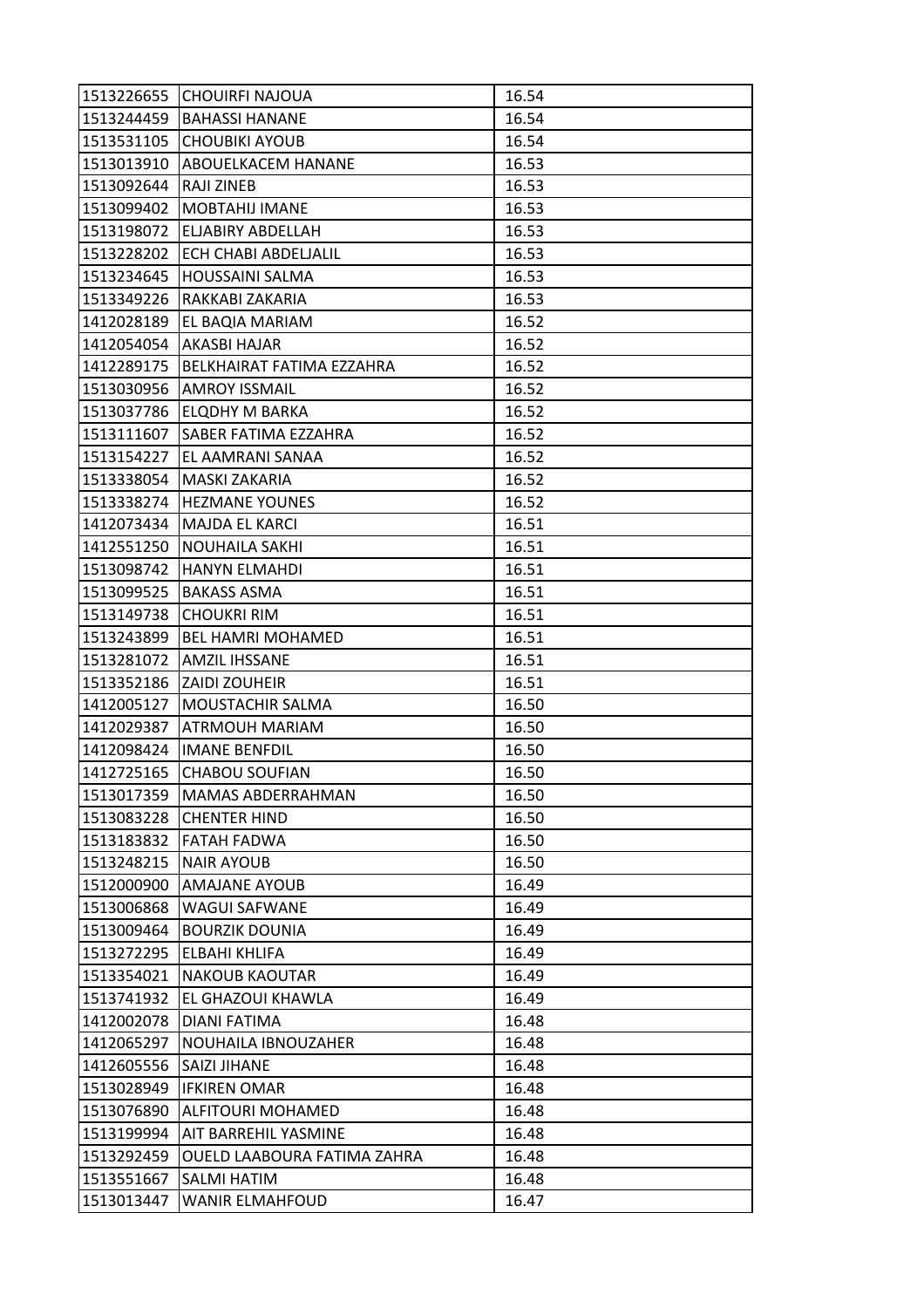|            | 1513020452   AIT AISSA ISMAIL | 16.47 |
|------------|-------------------------------|-------|
| 1513092524 | <b>ILOUGHMANE ASMA</b>        | 16.47 |
| 1513282241 | <b>TITANE ISMAIL</b>          | 16.47 |
| 1513331707 | <b>OUBENAISSA MERIEM</b>      | 16.47 |
| 1513365564 | <b>JOU JIHAD</b>              | 16.47 |
| 1513606321 | IAZZA FATIMA                  | 16.47 |
| 1513038107 | <b>IHIOUI SAID</b>            | 16.46 |
| 1513100825 | <b>CHERRADI LOUBNA</b>        | 16.46 |
| 1513171566 | <b>ELQOTNI BOUTAINA</b>       | 16.46 |
| 1513940738 | <b>ASBAYSSI NABIL</b>         | 16.46 |
| 1412003947 | <b>CHKIKAR NTISSAR</b>        | 16.45 |
| 1513051135 | <b>TANOUT NAJMA</b>           | 16.45 |
| 1513099345 | REHHALI OUMAIMA               | 16.45 |
| 1513356971 | <b>CHARIF OUIJDANE</b>        | 16.45 |
| 1515310856 | <b>KAMEL SIHAM</b>            | 16.44 |
| 1512233192 | EL MBARKI IKRAM               | 16.43 |
| 1513000815 | <b>MAHJOUR MORAD</b>          | 16.43 |
| 1513028161 | AAFRI FATIMA EZAHRA           | 16.43 |
| 1513084230 | <b>BOUSFIHA SARA</b>          | 16.43 |
| 1513354083 | DAIF SAID                     | 16.43 |
| 1513379693 | <b>AYOUBI IMANE</b>           | 16.43 |
| 1513532252 | BENAYADA IKRAM                | 16.43 |
| 1513940726 | MAAZOUZE ILHAM                | 16.43 |
| 1513074525 | KOUDIDRI ZOUHAIR              | 16.42 |
| 1513241500 | FAHIM FATIMA EZZAHRA          | 16.42 |
| 1513352042 | EL YAMANI YASSINE             | 16.42 |
| 1513009435 | <b>HAJJI CHAYMA</b>           | 16.41 |
| 1513081020 | <b>BERIANE BADI YOUNESS</b>   | 16.41 |
| 1513271217 | <b>HALLOUM NOUHA</b>          | 16.41 |
| 1513862892 | <b>TOUIL IDRISS</b>           | 16.41 |
| 1412099600 | <b>ALIL RIDA</b>              | 16.40 |
| 1412242766 | <b>IHSANE ELBOULALI</b>       | 16.40 |
| 1513012866 | EL KHALFAOUI YOUSSEF          | 16.40 |
| 1513029058 | <b>GOURRI EL HABIB</b>        | 16.40 |
| 1513093058 | EZZAIDI IBTISSAM              | 16.40 |
| 1513099541 | <b>BEN NJAKHOUKH HAMZA</b>    | 16.40 |
| 1513226626 | <b>MOUMEN ADNANE</b>          | 16.40 |
| 1513243753 | <b>BOUHLAL KHALID</b>         | 16.40 |
| 1513345401 | CHERGUI CHAIMAA               | 16.40 |
| 1513357315 | EL KORACHI ZAKARIA            | 16.40 |
| 1513741882 | ZEGOUDE EL MEHDI              | 16.40 |
| 1412002127 | <b>EZIDI YOUSSEF</b>          | 16.39 |
| 1412088005 | <b>OUMAIMA ATHLATA</b>        | 16.39 |
| 1412160674 | <b>IKHLEF HAJAR</b>           | 16.39 |
| 1412361428 | RAJI SOUFIANE                 | 16.39 |
| 1513029168 | AMAZAL IBRAHIM                | 16.39 |
| 1513032177 | <b>HAJJY SARA</b>             | 16.39 |
| 1513050411 |                               |       |
|            | YADDASIYA BADER               | 16.39 |
| 1513227621 | CHAMCHI AHLAM                 | 16.39 |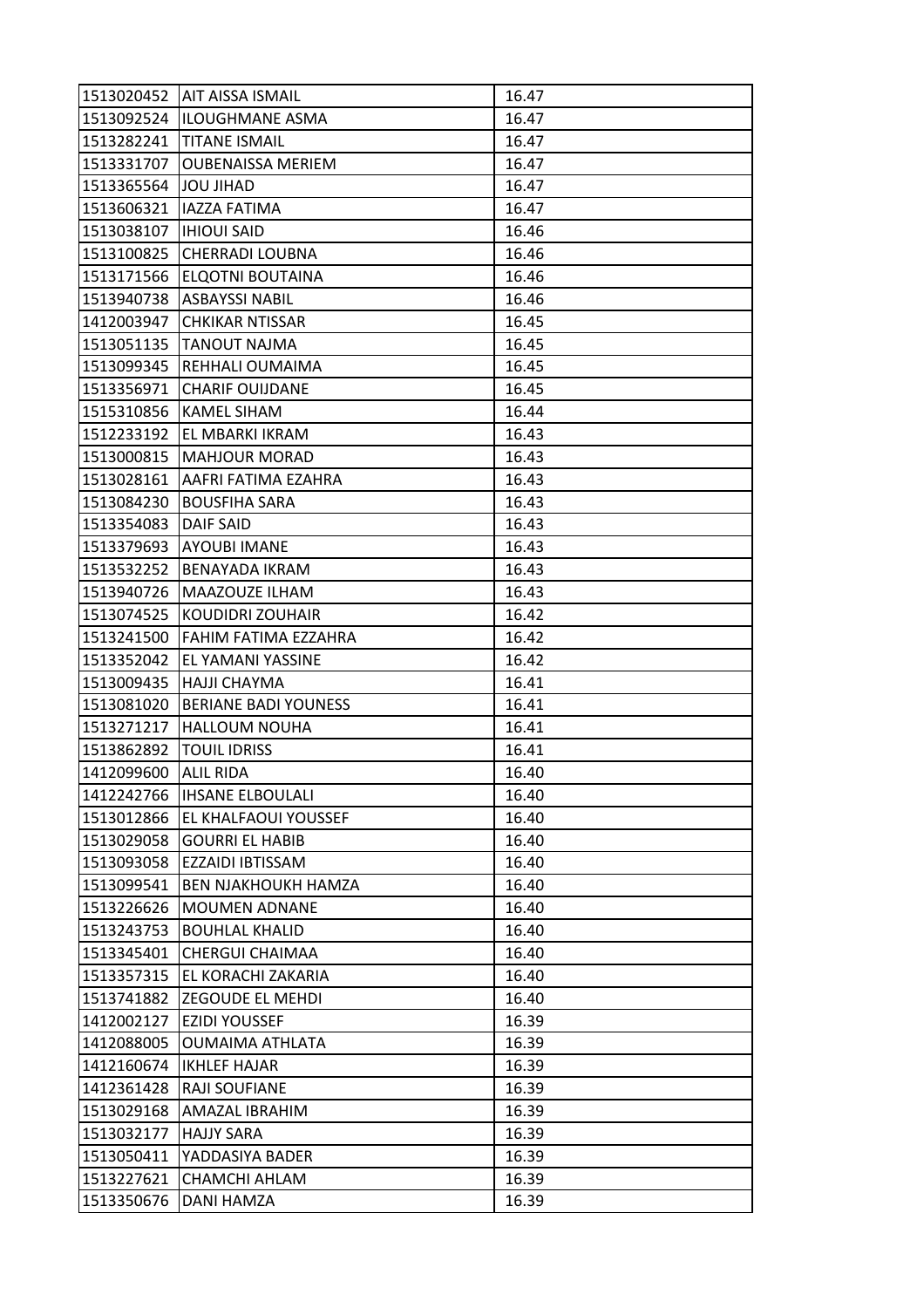|            | 1513369774 ALOZADE MOHAMED      | 16.39 |
|------------|---------------------------------|-------|
|            | 1513375652 SAHA ZAKARIA         | 16.39 |
| 1513935948 | <b>SABRI HANAE</b>              | 16.39 |
| 1513090860 | <b>AZID HANA</b>                | 16.38 |
| 1513111917 | <b>KABBASSI MOHAMED</b>         | 16.38 |
| 1513232662 | ERRADOUANI YASSIR               | 16.38 |
| 1513232711 | <b>HAJJOUBI LATIFA</b>          | 16.38 |
| 1513243273 | KEZAZ MERYEM                    | 16.38 |
| 1513280700 | <b>RAOUF ANAS</b>               | 16.38 |
| 1513704614 | EL GHOUMARI SARA                | 16.38 |
|            | 1513846974 ZIANI OUSSAMA        | 16.38 |
| 1515569157 | <b>BOUAOUDA FATIMA</b>          | 16.38 |
| 1513032636 | <b>CHERKI ANAS</b>              | 16.37 |
| 1513111690 | ABSSANE FATIMA EZZAHRA          | 16.37 |
| 1513150202 | <b>JOULAL HAMZA</b>             | 16.37 |
|            | 1513189734 EL AZHARI AMAL       | 16.37 |
| 1513232642 | <b>TRID CHAIMAE</b>             | 16.37 |
| 1513349089 | FIKRI MOHAMED AMINE             | 16.37 |
| 1513529139 | <b>KHCHAE YASSINE</b>           | 16.37 |
| 1412070090 | <b>OUMAIMA DOUALI</b>           | 16.36 |
| 1412099372 | OUMAIMA ELMOUTAMASSIK           | 16.36 |
| 1513002258 | EL KHATIR MOHAMED               | 16.36 |
| 1513004313 | LACHHAB EL MEHDI                | 16.36 |
| 1513041504 | DIAB KHALID                     | 16.36 |
| 1513080799 | <b>BELKHALFI ELMEHDI</b>        | 16.36 |
| 1513111090 | <b>SAFAR MOHAMED</b>            | 16.36 |
| 1513281005 | MOUNOUAR SOUFIANE               | 16.36 |
| 1513283064 | <b>TALI ILHAM</b>               | 16.36 |
| 1513542770 | <b>ZAKARIA HADI</b>             | 16.36 |
| 1513859074 | EL GOURARI HICHAM               | 16.36 |
| 1515004818 | <b>OUARHIM AYOUB</b>            | 16.36 |
| 1414670523 | <b>HAJJAJ HANAE</b>             | 16.35 |
| 1513099703 | LAHMAIM YASSINE                 | 16.35 |
| 1513149813 | <b>HARMACH SARA</b>             | 16.35 |
| 1513245896 | ETTABIY CHARIFA ROKAYA          | 16.35 |
| 1513282043 | CHEHAB BASMA                    | 16.35 |
| 1412064608 | <b>MOHAMED YOUSSEF GOURIACH</b> | 16.34 |
| 1412273408 | <b>BILAD MEHDI</b>              | 16.34 |
| 1412279502 | RAHOUM MUSTAPHA                 | 16.34 |
| 1412324974 | FOUGANNI WIAM HOUDA             | 16.34 |
| 1513017133 | <b>BAHMANE SOUKAINA</b>         | 16.34 |
| 1513021426 | <b>BOUDOUJ HALIMA</b>           | 16.34 |
| 1513077297 | SAHIBI SALMA                    | 16.34 |
| 1513100063 | EL HOUBAIB ZAINAB               | 16.34 |
| 1513272407 | ELHARGHA RIDA                   | 16.34 |
| 1513006781 | <b>CHARFAOUI SOUAD</b>          | 16.33 |
| 1513027330 | EL HAOUARI ABDEL ILAH           | 16.33 |
| 1513032047 | LAHMAR HIBA                     | 16.33 |
| 1513033372 | AIT ELGABA ASMA                 | 16.33 |
| 1513035443 | QACHBA FATIMA EZZAHRA           | 16.33 |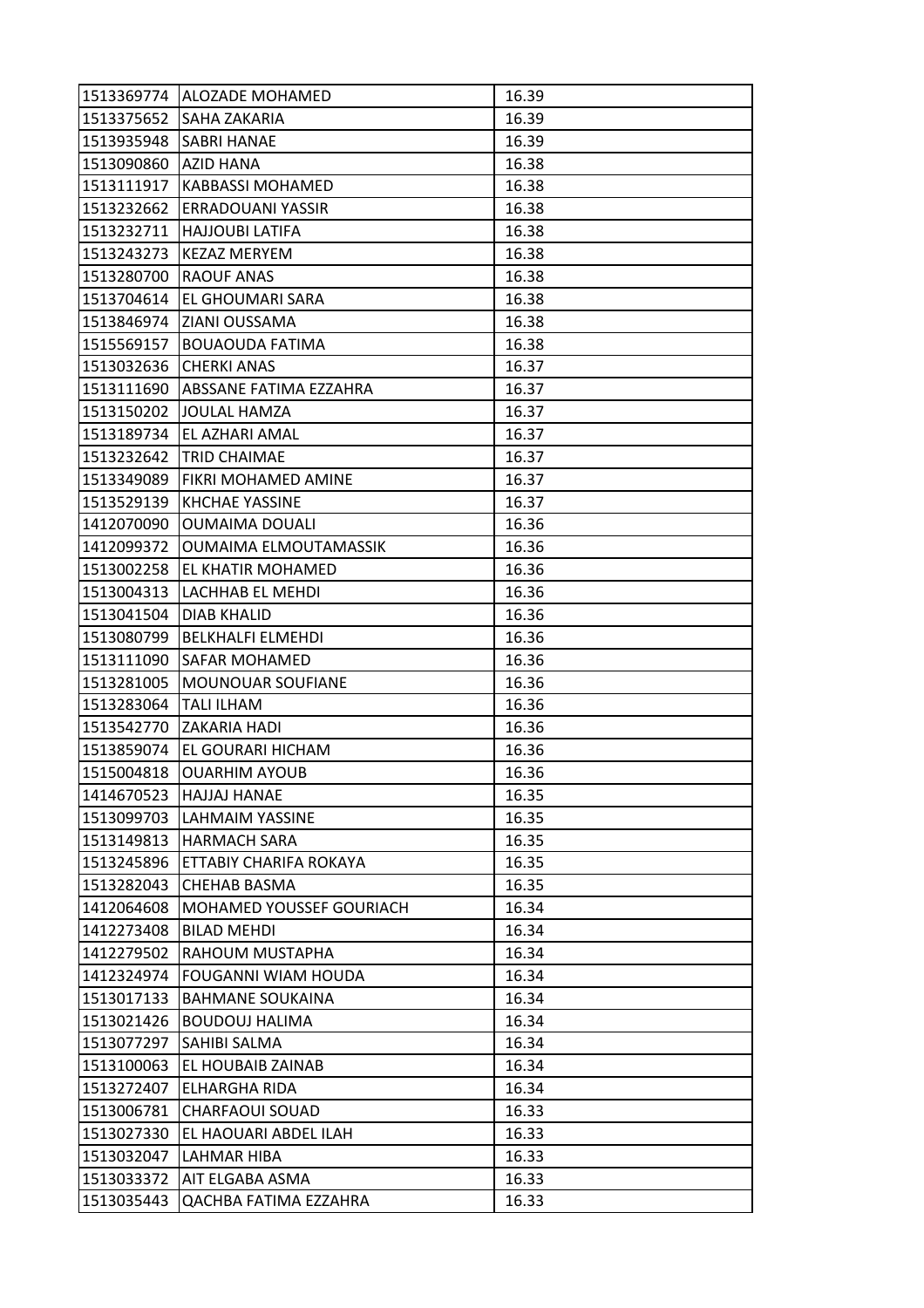| 1513111637             | EL JALAOUI ZAKARIA            | 16.33 |
|------------------------|-------------------------------|-------|
| 1513249761             | <b>CHAOUF HOUDA</b>           | 16.33 |
| 1513322174             | SAOULAJANE KHADIJA            | 16.33 |
| 1513367052             | <b>FARRASS TAOUFIQ</b>        | 16.33 |
| 1412022637             | <b>IMEL YOUSSEF</b>           | 16.32 |
| 1513007086             | <b>KENNY KHAOULA</b>          | 16.32 |
|                        | 1513018751 ABARDAME ABDELLAH  | 16.32 |
| 1513025333             | LAABID MOHAMMED               | 16.32 |
|                        | 1513171462   MAHBOUB HAMZA    | 16.32 |
| 1513272224             | JADI MOHAMED                  | 16.32 |
| 1513288498             | REZZOUQ ACHRAF                | 16.32 |
| 1513521124             | MOULAKAT SALAH EDDINE         | 16.32 |
| 1513535436             | <b>INIRZ AHMED</b>            | 16.32 |
| 1513683483 ZININI AMAL |                               | 16.32 |
| 1513099033             | ELKHALIFA AHMED               | 16.31 |
|                        | 1412024927   BARIK EL MAHDI   | 16.30 |
|                        | 1412366704   AGANGAR ASMAA    | 16.30 |
| 1512320130             | <b>NAGIB YAHIA</b>            | 16.30 |
| 1513009082             | <b>OUZAMOU MOHAMED</b>        | 16.30 |
| 1513023396             | <b>CHATER ALI</b>             | 16.30 |
| 1513230209             | <b>SERHANE ZAHRA</b>          | 16.30 |
| 1513323421             | <b>BELHAFIANE WIJDANE</b>     | 16.30 |
| 1411031694             | SOUFIANE ILYAS                | 16.29 |
| 1412072518             | YOUNES MAHWANE                | 16.29 |
| 1513049838             | EDDIMANI HASSAN               | 16.29 |
| 1513346977             | MAKBOUL ZAHIRA                | 16.29 |
| 1513353588             | KHALLADI IMANE                | 16.29 |
| 1513369623             | AIT ALLA OUSSAMA              | 16.29 |
| 1513029188             | <b>OUBOU YOUNES</b>           | 16.28 |
| 1513041322             | YASSINE JIHAD                 | 16.28 |
| 1513237788             | <b>ELMORCHAD AYMEN</b>        | 16.28 |
| 1513337652             | <b>NAJHI AYOUB</b>            | 16.28 |
| 1513354984             | <b>ELAROUI ANAS</b>           | 16.28 |
| 1513100216             | <b>BOUTALEB IMANE</b>         | 16.27 |
| 1513245678             | <b>MESSAOUDI RIME</b>         | 16.27 |
| 1513276110             | AL MRAKY AYOUB                | 16.27 |
| 1513942414             | <b>LOUTFI YOUNES AMINE</b>    | 16.27 |
| 1412000143             | <b>BOUTBHIRT FATIMA ZAHRA</b> | 16.26 |
| 1513006677             | <b>IMOUSSA SOULAIMANE</b>     | 16.26 |
| 1513021955             | AIT OMAR MOHAMED              | 16.26 |
| 1513041908             | <b>OUAKRIM NAJAT</b>          | 16.26 |
| 1513100080             | <b>TABIT MERIAM</b>           | 16.26 |
| 1513544013             | <b>SAHNOUN KAWTAR</b>         | 16.26 |
| 1412029351             | ABOUZAKRI HANAA               | 16.25 |
| 1513004552             | <b>MERBAH MOHAMED</b>         | 16.25 |
| 1513099038             | <b>GUEMOURIA OTHMAN</b>       | 16.25 |
| 1513282453             | ELBOUKHARI HOUDA              | 16.25 |
| 1513286807             | <b>ASSIR TAOUFIK</b>          | 16.25 |
| 1513617532             | <b>ARHZANE AYOUB</b>          | 16.25 |
| 1412069381             | OUMAYMA CHEHMA                | 16.24 |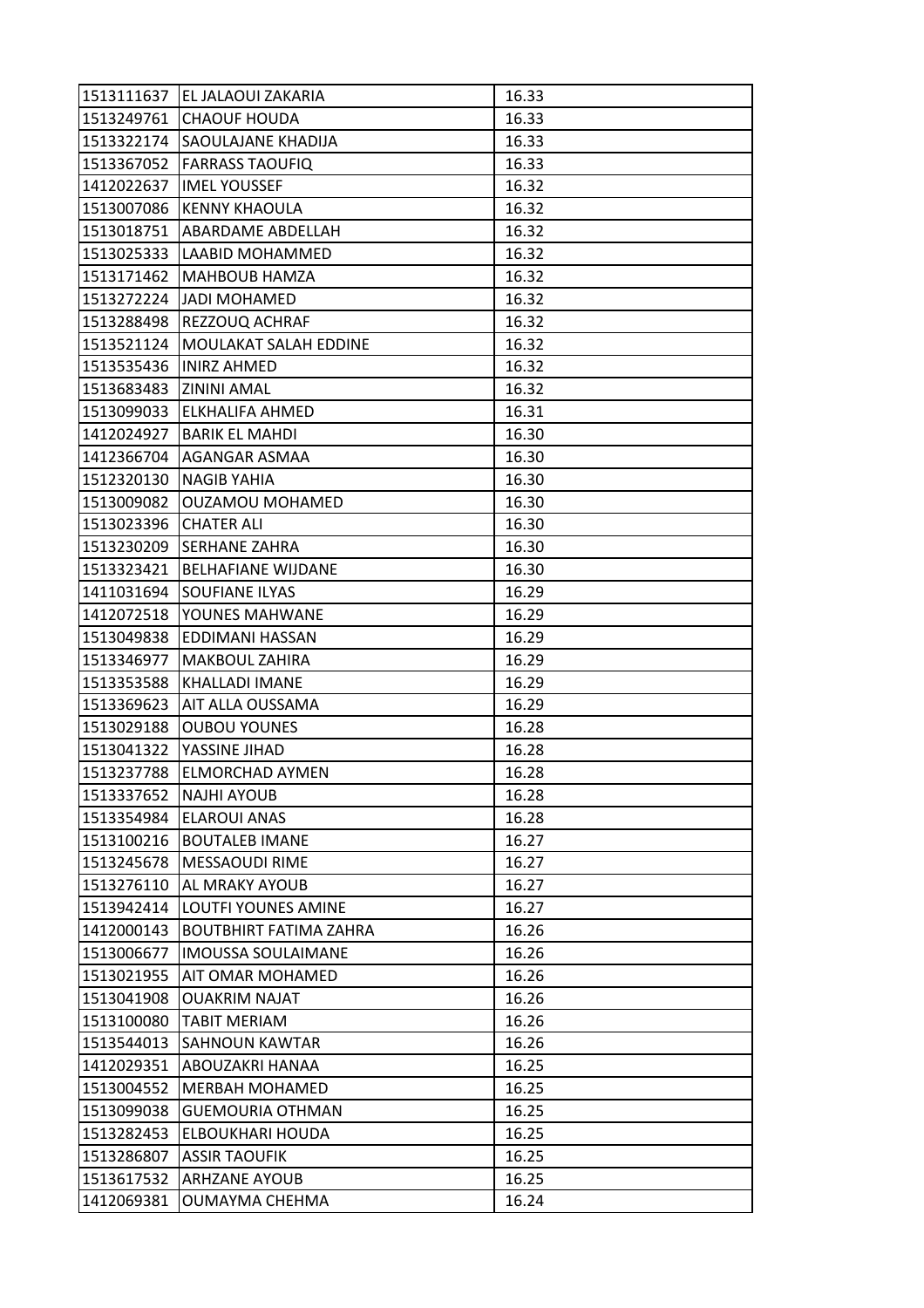|            | 1412228322 HICHAM RAFIA | 16.24 |
|------------|-------------------------|-------|
| 1513014269 | <b>DABAGH HASSAN</b>    | 16.24 |
| 1513187101 | <b>BAHA OUMAIMA</b>     | 16.24 |
| 1513200154 | <b>BOUACHIK LAILA</b>   | 16.24 |
| 1513369925 | <b>ANZA NOUHAILA</b>    | 16.24 |
| 1412023123 | HRIRD ABDERRAHMANE      | 16.23 |
| 1412028812 | JAMAL KHAOULA           | 16.23 |
| 1513026438 | EL HOUMAM SOUKAINA      | 16.23 |
| 1513026939 | EL AAYADI ZOHRA         | 16.23 |
| 1513027265 | <b>BOUMLIK HANANE</b>   | 16.23 |
| 1513107252 | EL HOUSSAINI MINA       | 16.23 |
| 1513239261 | <b>RACHIDI MORAD</b>    | 16.23 |
| 1513352310 | ZAKARI KHANSSAA         | 16.23 |
| 1513536823 | <b>ABOUZID IMANE</b>    | 16.23 |
| 1513289253 | MORSSLI IMANE           | 16.22 |
| 1513357726 | <b>DEROUI MOUAD</b>     | 16.22 |
| 1513365236 | <b>ASSAL AYOUB</b>      | 16.22 |
| 1513382927 | <b>LAAMIME OTHMANE</b>  | 16.22 |
| 1513618443 | <b>AGNAOU MERYEM</b>    | 16.22 |
| 1412076019 | SALMA ELOUAHABI         | 16.21 |
| 1412605773 | <b>MZOURI OMAR</b>      | 16.21 |
| 1513033709 | LAZRAQ KHLASS OUSSAMA   | 16.21 |
| 1513034144 | <b>IDOUJAA ZINEB</b>    | 16.21 |
| 1513104863 | AMAHMOUD SARA           | 16.21 |
| 1513226618 | <b>AFOUANE SALMA</b>    | 16.21 |
| 1513272321 | KILANI ISMAIL           | 16.21 |
| 1513321123 | TAI AHMED               | 16.21 |
| 1513345278 | <b>BENHEMOU RANIA</b>   | 16.21 |
| 1513855070 | <b>SEDDOUG KAWTHAR</b>  | 16.21 |
| 1412001850 | <b>BOUHLAL AZEDINE</b>  | 16.20 |
| 1412024662 | <b>OUBAHA SAID</b>      | 16.20 |
| 1513012042 | <b>DAFALI CHARAF</b>    |       |
|            |                         | 16.20 |
| 1513034213 | <b>OUMALAL AHMED</b>    | 16.20 |
| 1412036774 | RAHILI LAILA            | 16.18 |
| 1412725035 | <b>HAZZAM ALAA</b>      | 16.18 |
| 1512005666 | <b>BOUHABRA MEHDI</b>   | 16.18 |
| 1513100031 | MAHROUZ MANALE          | 16.18 |
| 1513231803 | <b>BELMAHDI JIHANE</b>  | 16.18 |
| 1513240596 | LEMAANI SARA            | 16.18 |
| 1513251302 | <b>BOUDALI HAJAR</b>    | 16.18 |
| 1412001859 | ELGAMANI YOUSSEF        | 16.17 |
| 1412081142 | RACHIDA EN-NAJI         | 16.17 |
| 1513006743 | <b>ATIQ MAROUANE</b>    | 16.17 |
| 1513072438 | <b>GASSEM ACHRAF</b>    | 16.17 |
| 1513090345 | ELGOULITI SAFAA         | 16.17 |
| 1513103255 | <b>BELAADEL YAHYA</b>   | 16.17 |
| 1513162642 | <b>TANJI ELMAHDI</b>    | 16.17 |
| 1513329387 | <b>SAADI YOUNESS</b>    | 16.17 |
| 1513379891 | <b>ESSAKAT SAFAA</b>    | 16.17 |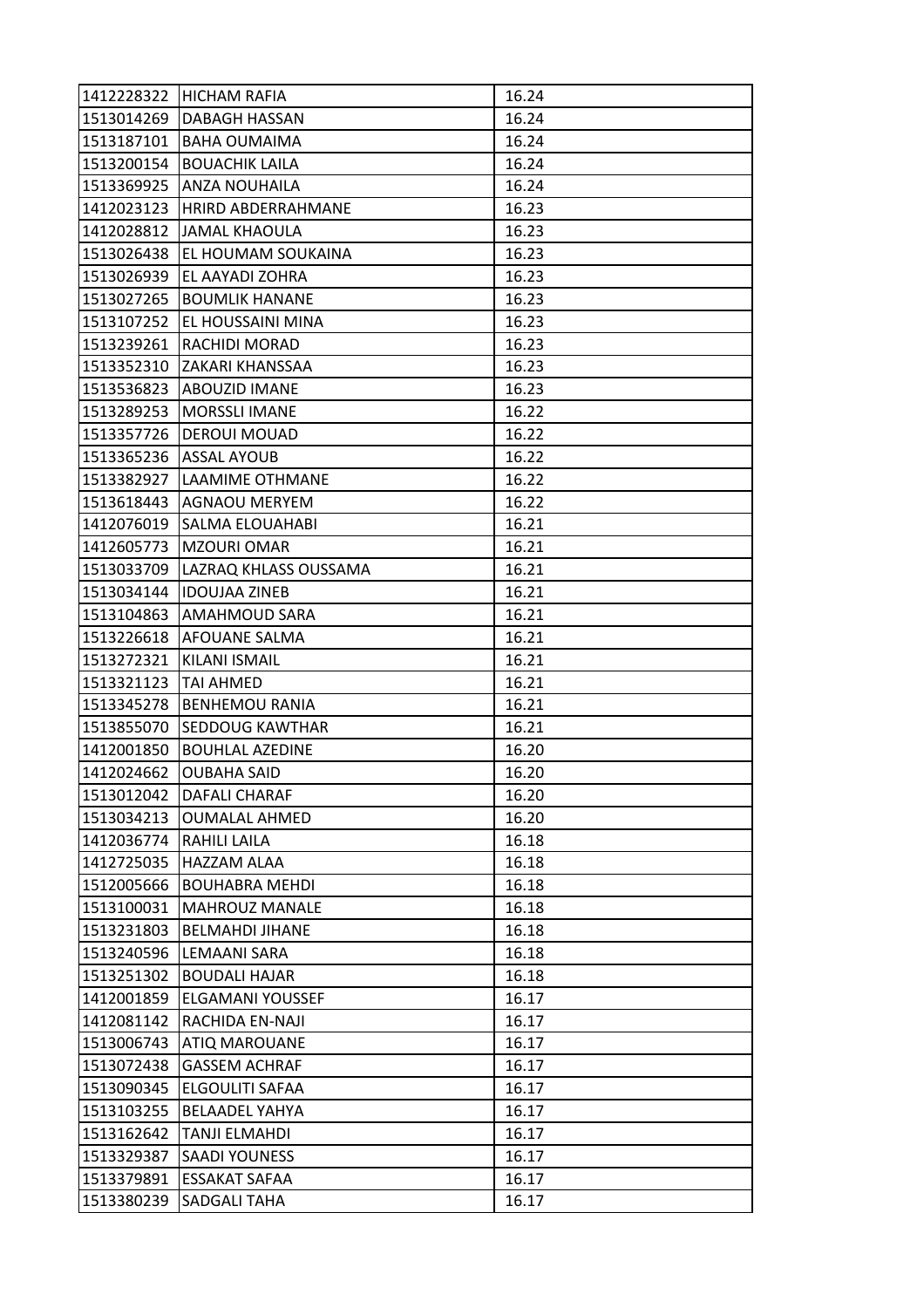|                          | 1513954462 BENAMOU SARA       | 16.17          |
|--------------------------|-------------------------------|----------------|
| 1513000450               | CHAKIRI ABDERRAHMANE          | 16.16          |
| 1513005201               | <b>OUAZZI HAMZA</b>           | 16.16          |
| 1513013872               | LADNANY HAJAR                 | 16.16          |
| 1513020344               | <b>HILALI MOHAMMED</b>        | 16.16          |
| 1513283423               | <b>BENBIGA AYOUB</b>          | 16.16          |
| 1513321972               | <b>OUALIM SANA</b>            | 16.16          |
| 1513377249               | AIT CHRIF MOHAMED             | 16.16          |
| 1513754489               | <b>KAARAR HOUSSAM</b>         | 16.16          |
| 1412000176               | <b>REJDALI HAJAR</b>          | 16.15          |
| 1412239465               | EL MOSTAFA EL RHARB           | 16.15          |
| 1412327365               | <b>BENABBES CHADY</b>         | 16.15          |
| 1412335104               | HIMMI MOHAMMED                | 16.15          |
| 1513022003               | <b>OUIKHALFEN KARIMA</b>      | 16.15          |
| 1513032176               | <b>BENKERKICHE KAOUTAR</b>    | 16.15          |
| 1513066402               | <b>ERRILA NOUR</b>            | 16.15          |
| 1513100059               | <b>BOUKDIR MOHAMED JAD</b>    | 16.15          |
| 1513240261               | <b>ELMOURABIT KAOUTAR</b>     | 16.15          |
| 1513282429               | <b>ABOURI MARIYEM</b>         | 16.15          |
| 1513935759               | ELIDRISSI MOHAMED             | 16.15          |
| 1412242926               | FATIMA-EZZAHRAA ESSABIKI      | 16.14          |
| 1412385209               | MUSTAPHA BIHMADN              | 16.14          |
| 1513000623               | LAHBADI WISSALE               | 16.14          |
| 1513032080               | <b>BENDALAHCEN OUMAIMA</b>    | 16.14          |
| 1513164257               | <b>IRRIGHEN HOUDA</b>         | 16.14          |
| 1513240726               | LAMQARI SANAA                 | 16.14          |
| 1513531299               | RAHMOUN OUSSAMA               | 16.14          |
| 1513952283               | EL HADBI GHIZLANE             | 16.14          |
| 1412019573               | EL AAOUAD SANA                | 16.13          |
| 1412028346               | EL HAZOUR GHITA               | 16.13          |
| 1412031707               | <b>BOUHAIMI ASMAA</b>         | 16.13          |
| 1414194106               | <b>KHAFIF MAROUANE</b>        | 16.13          |
| 1513007082               | <b>FATTAH JIHANE</b>          | 16.13          |
| 1513032221               | DLIMI MOHAMED                 | 16.13          |
| 1513051350               | <b>MOUCHRIF HIND</b>          | 16.13          |
| 1513273086               | <b>TOUHAFI MOUAD</b>          | 16.13          |
| 1513361169               | <b>CHIBOUBI AMAL</b>          | 16.13          |
| 1513379867               | <b>ARGUI IMANE</b>            | 16.13          |
| 1412070362               | <b>HASSAN BENNIS</b>          | 16.12          |
| 1513038843               | <b>DOUCH ASMAE</b>            | 16.12          |
| 1513072992               | <b>BENTATA FOUAD</b>          | 16.12          |
| 1513089215               | TAKI YAHYA ABDENNOUR          | 16.12          |
| 1513350998               | <b>GARIATE IBTISSAM</b>       | 16.12          |
| 1513372905               | <b>SABIR NIHAL</b>            | 16.12          |
| 1412024292               | <b>ALIBOURKI MUSTAPHA</b>     | 16.11          |
| 1412040422               |                               | 16.11          |
|                          | <b>HIBATOU ALLAH BOULSANE</b> |                |
| 1513007009               | <b>NADIF LAMIA</b>            | 16.11          |
| 1513194137               | AGOUJIL OUSSAMA               | 16.11          |
| 1513751266<br>1513870054 | EL FIGHA ACHRAF               | 16.11<br>16.11 |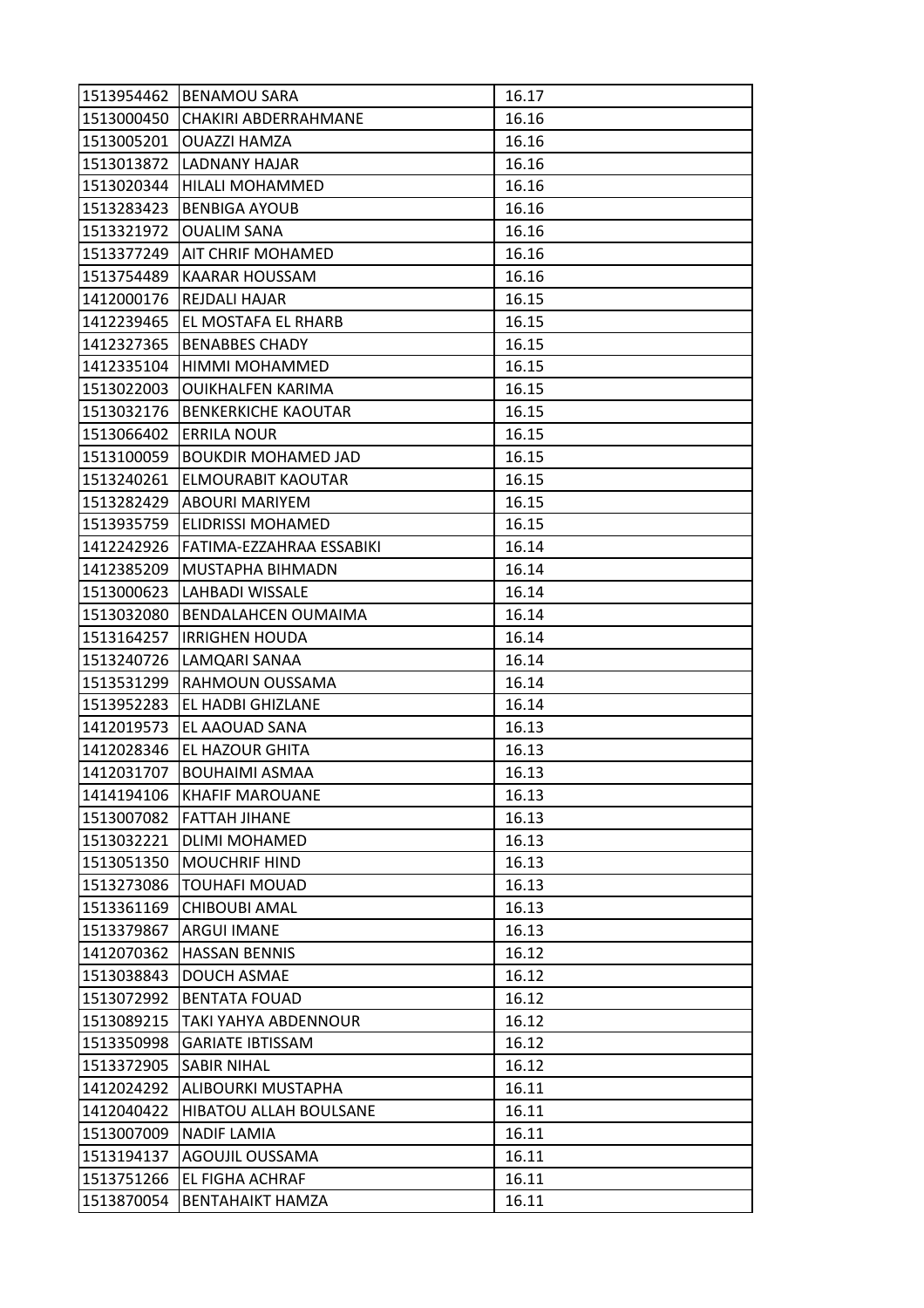| 1513935155 | MHARZI ABDERRAHIM          | 16.11 |
|------------|----------------------------|-------|
| 1512073337 | <b>KRIDANE IMANE</b>       | 16.10 |
| 1513003703 | <b>NBIKA IDRIS</b>         | 16.10 |
| 1513017125 | <b>ACHETBI HASSAN</b>      | 16.10 |
| 1513033587 | EL OUAZZANI AZEDDINE       | 16.10 |
| 1513162657 | ROUZKI ZAKARYA             | 16.10 |
| 1513236847 | <b>ZIDANI KARIMA</b>       | 16.10 |
| 1513332750 | <b>BILAD ASSIA</b>         | 16.10 |
| 1412024317 | <b>GZEM ABDELLATIF</b>     | 16.09 |
| 1412321214 | <b>BADAZ FADWA</b>         | 16.09 |
| 1412396940 | <b>AFIF MOHAMED</b>        | 16.09 |
| 1513089187 | TAJANI YASMINE             | 16.09 |
| 1513109312 | AJABBOUNE RACHID           | 16.09 |
| 1513282278 | <b>BOUSLIM AYOUB</b>       | 16.09 |
| 1513317851 | MOUZDAHIR SALAH EDDINE     | 16.09 |
| 1513338906 | SEDRA YOUNES               | 16.09 |
| 1513359220 | DAAD HIND                  | 16.09 |
| 1512863997 | <b>BOUGLADA SABRINE</b>    | 16.08 |
| 1513051172 | EL AMYN YOUNES             | 16.08 |
| 1513173923 | FADIL FATIMA EZZAHRA       | 16.08 |
| 1513279099 | <b>BADR FATIMA EZZAHRA</b> | 16.08 |
| 1513547090 | EL BOUZIDI SALAH EDDINE    | 16.08 |
| 1513688809 | MOUSSA AHMED               | 16.08 |
| 1515126283 | <b>BOUBKRAOUI AFAF</b>     | 16.08 |
| 1513008387 | <b>FIMOUD SAFA</b>         | 16.07 |
| 1513024008 | <b>TALHAMRITE LAHSEN</b>   | 16.07 |
| 1513050694 | <b>ELBID YOUSSEF</b>       | 16.07 |
| 1513099329 | DARAOUI ZINEB              | 16.07 |
| 1513099551 | <b>IMAJJATI ZAHRA</b>      | 16.07 |
| 1513357002 | <b>MOUSTAIQUID MERIEM</b>  | 16.07 |
| 1513933551 | <b>AMSELLEK SOUHA</b>      | 16.07 |
| 1412003289 | TAFIRACHET FATIMA ZAHRA    | 16.05 |
| 1513033260 | <b>GLIL FADWA</b>          | 16.05 |
| 1513328515 | EL HAMOUCHI YOUSSEF        | 16.05 |
| 1513336270 | ELKOUDI MOHAMMED           | 16.05 |
| 1513533875 | <b>FAHL HAROUNE</b>        | 16.05 |
| 1412015305 | <b>BOULAGHMANE IBRAHIM</b> | 16.04 |
| 1513027948 | <b>HILI IMAD</b>           | 16.04 |
| 1513076830 | <b>LAZREK AMAL</b>         | 16.04 |
| 1513111722 | <b>CHAKIR RAJA</b>         | 16.04 |
| 1513160353 | NASSRI MOHAMED             | 16.04 |
| 1513171442 | <b>HAJAR TABITE</b>        | 16.04 |
| 1412007034 | NAIT BADDOU YASSINE        | 16.03 |
| 1512943313 | <b>BAROUDI OUSSAMA</b>     | 16.03 |
| 1513022751 | <b>OUKNINE KHAOULA</b>     | 16.03 |
| 1513080621 | LAHMIZA CHAIMA             | 16.03 |
| 1513542441 | LACHHAB AYMANE             | 16.03 |
| 1412241880 | <b>OUMALEK ASMAE</b>       | 16.02 |
| 1412252577 | ETTOUGHCHI ABDERRAHIM      | 16.02 |
| 1513019710 | HAMZAOUI FATIMA EZZAHRA    | 16.02 |